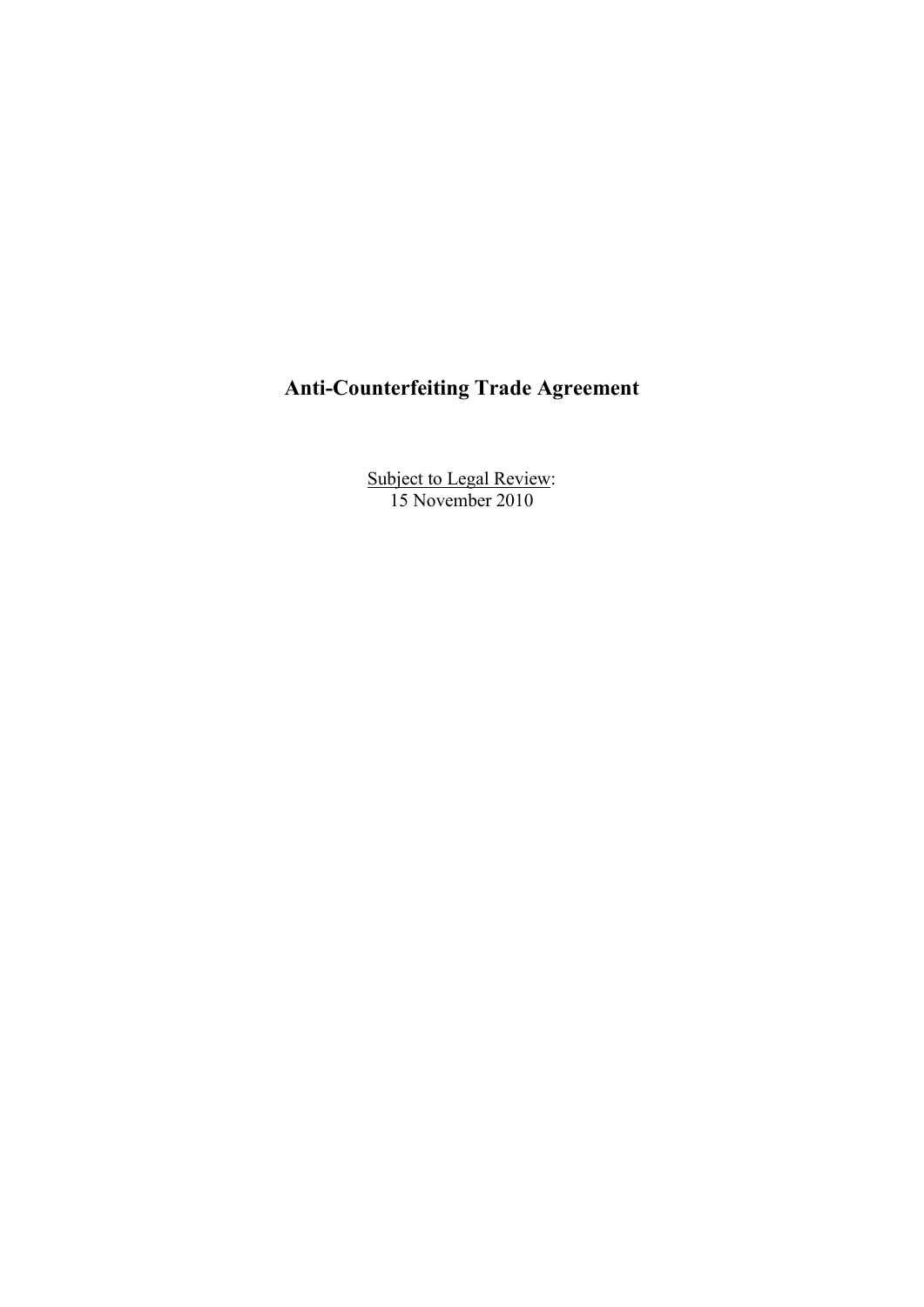## *The Parties to this Agreement,*

*Noting*, that effective enforcement of intellectual property rights is critical to sustaining economic growth across all industries and globally;

*Further Noting* that the proliferation of counterfeit and pirated goods as well as the proliferation of services that distribute infringing material, undermines legitimate trade and the sustainable development of the world economy, causes significant financial losses for right holders and for legitimate businesses, and in some cases, provides a source of revenue for organized crime and otherwise poses risks to the public;

*Desiring* to combat such proliferation through enhanced international cooperation and through more effective international enforcement;

*Intending* to provide effective and appropriate means, complementing the TRIPS Agreement, for the enforcement of intellectual property rights, taking into account differences in their respective legal systems and practices;

*Desiring* to ensure that measures and procedures to enforce intellectual property rights do not themselves become barriers to legitimate trade;

*Desiring* to address the problem of infringement of intellectual property rights, including that which takes place in the digital environment, and with respect to copyright or related rights in particular in a manner that balances the rights and interests of the relevant right holders, service providers and users;

*Desiring* to promote cooperation between service providers and rights holders with respect to relevant infringements in the digital environment;

*Desiring* that ACTA operate in a manner mutually supportive of international enforcement work and cooperation conducted within relevant international organizations; and

*Recognizing* the principles set out in the Doha Declaration on the TRIPS Agreement and Public Health, adopted on November 14, 2001, by the WTO at the Fourth WTO Ministerial Conference, held in Doha, Qatar;

Agree as follows: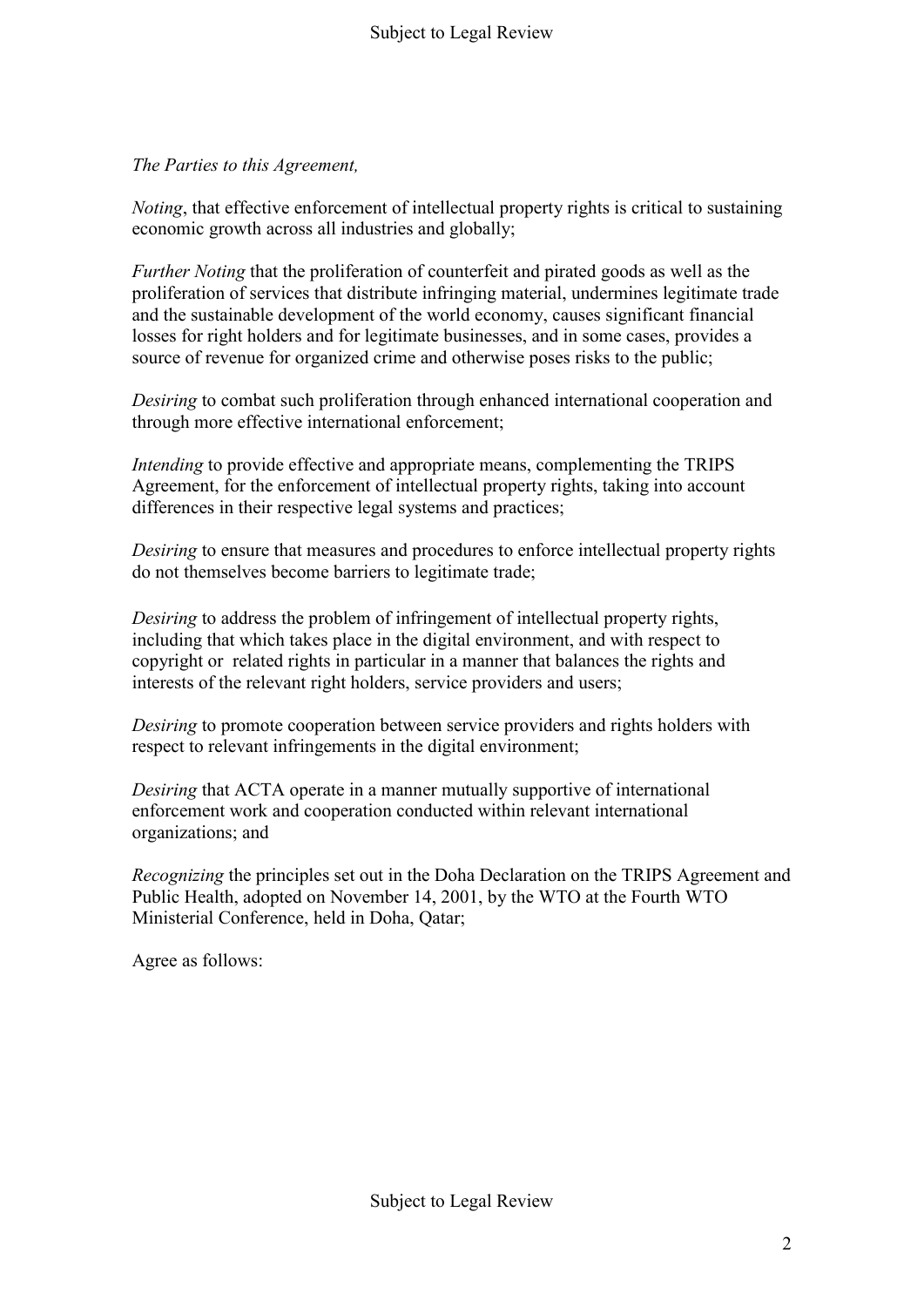#### **CHAPTER ONE INITIAL PROVISIONS AND DEFINITIONS**

#### **Section A: Initial Provisions**

#### ARTICLE 1.1: RELATION TO OTHER AGREEMENTS

Nothing in this Agreement shall derogate from any obligation of a Party with respect to any other Party under existing agreements, including the WTO Agreement on Trade-Related Aspects of Intellectual Property Rights.

ARTICLE 1.2: NATURE AND SCOPE OF OBLIGATIONS

1. Each Party shall give effect to the provisions of this Agreement. A Party may implement in its domestic law more extensive enforcement of intellectual property rights than is required by this Agreement, provided that such enforcement does not contravene the provisions of this Agreement. Each Party shall be free to determine the appropriate method of implementing the provisions of this Agreement within its own legal system and practice.

2. Nothing in this Agreement creates any obligation with respect to the distribution of resources as between enforcement of intellectual property rights and enforcement of law in general.

3. The objectives and principles set forth in Part I of the TRIPS Agreement, in particular in Articles 7 and 8 shall apply, *mutatis mutandis*, to this Agreement.

ARTICLE 1.3: RELATION TO STANDARDS CONCERNING THE AVAILABILITY AND SCOPE OF INTELLECTUAL PROPERTY RIGHTS

1. This Agreement shall be without prejudice to provisions governing the availability, acquisition, scope, and maintenance of intellectual property rights contained in a Party's law.

2. This Agreement does not create any obligation on a Party to apply measures where a right in intellectual property is not protected under the laws and regulations of that Party.

ARTICLE 1.4: PRIVACY AND DISCLOSURE OF INFORMATION

- 1. Nothing in this Agreement shall require any Party to disclose:
	- (a) information the disclosure of which would be contrary to its law or its international agreements, including laws protecting right of privacy,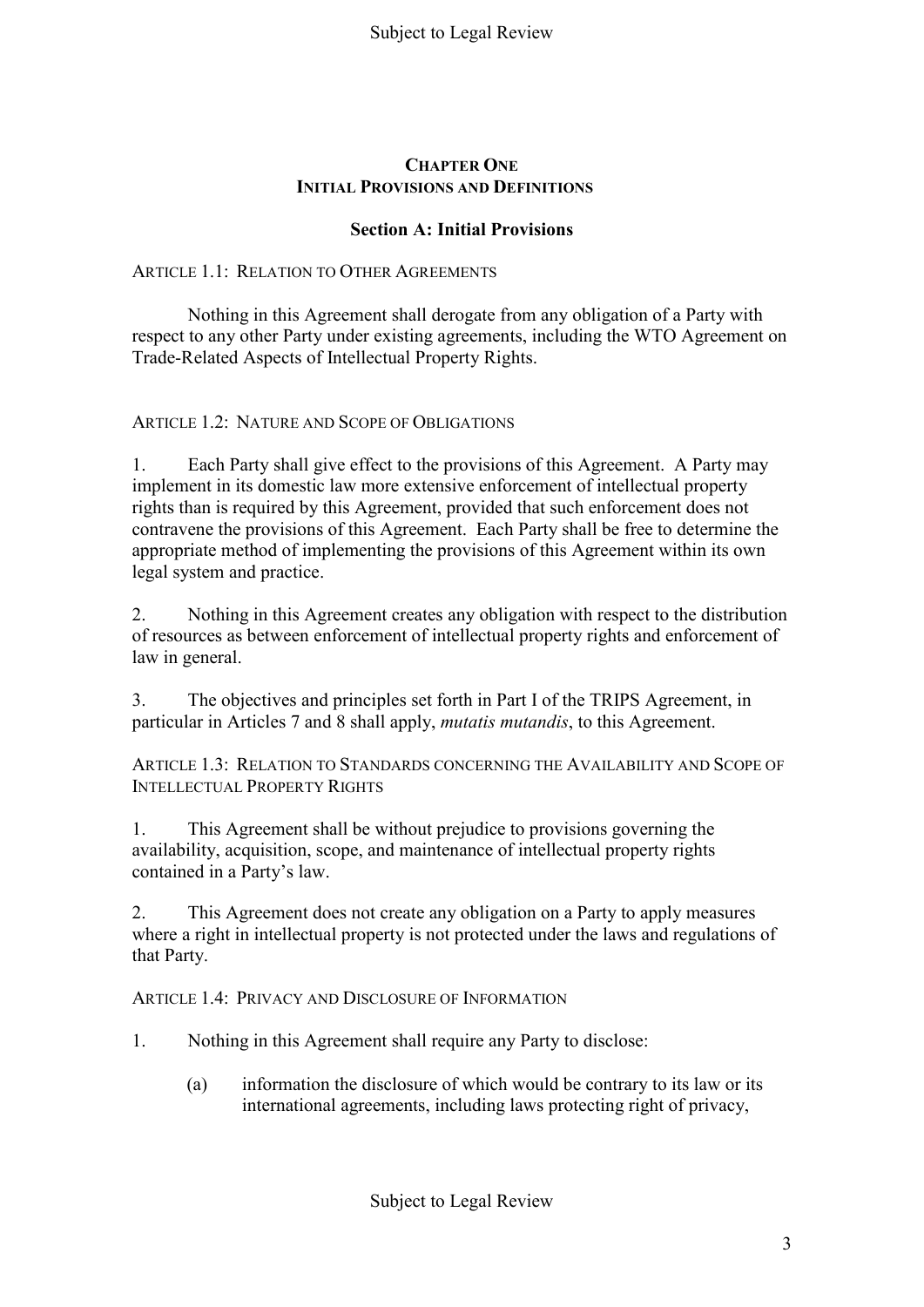- (b) confidential information the disclosure of which would impede law enforcement or otherwise be contrary to the public interest, or
- (c) confidential information, the disclosure of which would prejudice the legitimate commercial interests of particular enterprises, public or private.

2. When a Party provides written information pursuant to this Agreement, the Party receiving the information shall, subject to its domestic law and practice, refrain from disclosing or using the information for a purpose other than that for which the information was requested or required, except with the prior consent of the Party providing the information.

## **Section B: General Definitions**

ARTICLE 1 X<sup>·</sup> DEFINITIONS

For the purposes of this Agreement, unless otherwise specified:

**ACTA** means the Anti-Counterfeiting Trade Agreement;

**Committee** means the ACTA Committee established under Chapter Five;

**competent authorities** includes judicial, administrative, or law enforcement authorities as may be appropriate in the context and in the laws of each Party;

**counterfeit trademark goods** means any goods, including packaging, bearing without authorization a trademark that is identical to the trademark validly registered in respect of such goods, or that cannot be distinguished in its essential aspects from such a trademark, and that thereby infringes the rights of the owner of the trademark in question under the law of the country in which the procedures set out in Section 2, 3, 4 and 5 of Chapter2 are invoked;

**customs transit** means the Customs procedure under which goods are transported under Customs control from one Customs office to another;

**days** means calendar days unless otherwise specified;

**intellectual property** means all categories of intellectual property that are the subject of Sections 1 through 7 of Part II of the Agreement on Trade-Related Aspects of Intellectual Property Rights.

**in-transit goods** means goods under "Customs transit" and under "transhipment";

**person** means either a natural person or a legal person;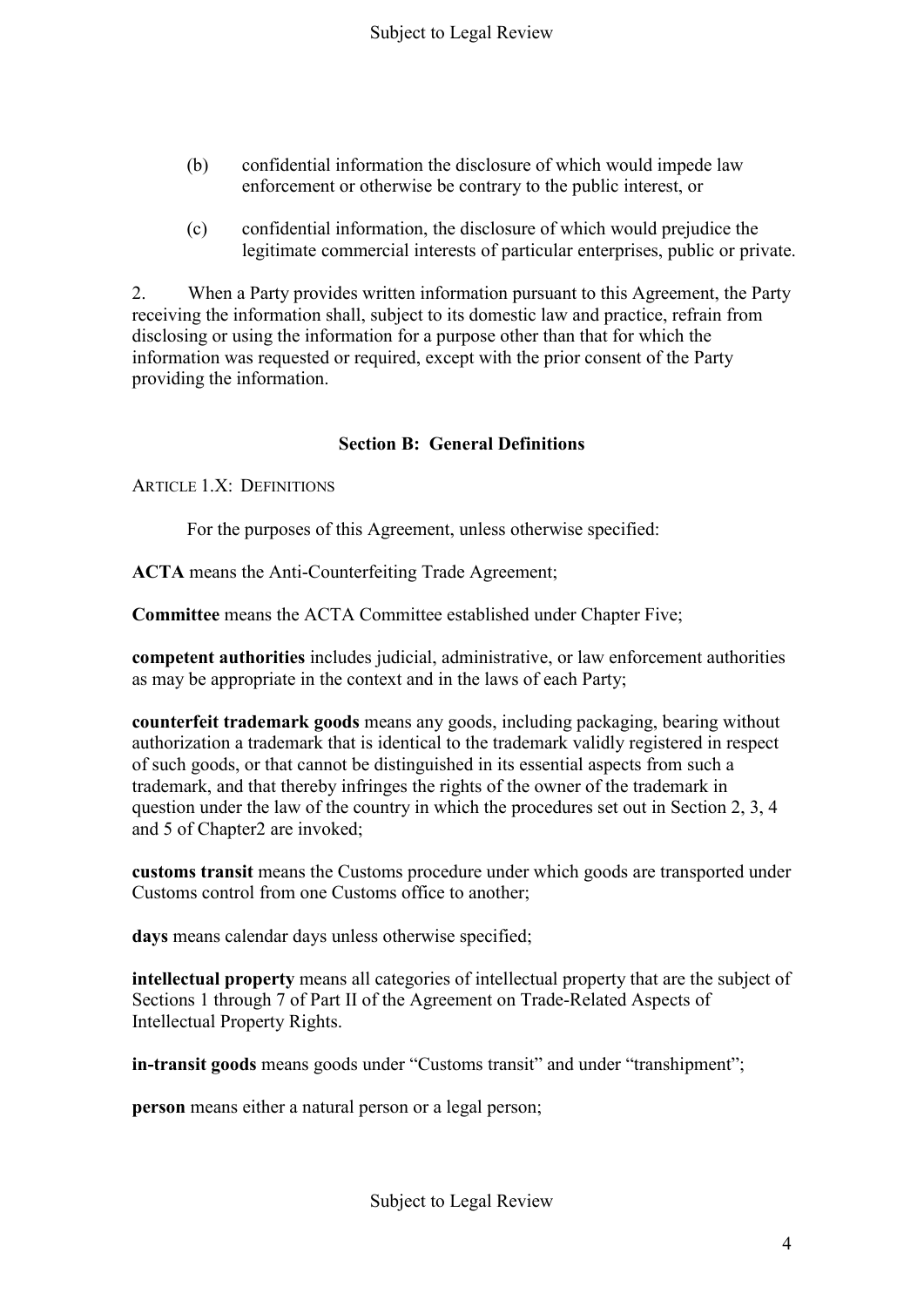**pirated copyright goods** means any goods that are copies made without the consent of the right holder or person duly authorized by the right holder in the country of production and that are made directly or indirectly from an article where the making of that copy would have constituted an infringement of a copyright or a related right under the law of the country in which the procedures set out in Sections 2, 3, 4 and 5 of Chapter2 are invoked;

**right holder** includes a federation or an association having the legal standing to assert rights in intellectual property;

**territory** in Section 3 of Chapter 2 means customs territory of a Party and all free zones<sup>1</sup> of that Party;

**transhipment** means the Customs procedure under which goods are transferred under Customs control from the importing means of transport to the exporting means of transport within the area of one Customs office which is the office of both importation and exportation;

**TRIPS Agreement** means the *Agreement on Trade-Related Aspects of Intellectual Property Rights*, contained in Annex 1C to the WTO Agreement;

**WTO** means the World Trade Organization; and

1

**WTO Agreement** means the *Marrakesh Agreement Establishing the World Trade Organization*, done on April 15, 1994;

## **CHAPTER TWO LEGAL FRAMEWORK FOR ENFORCEMENT OF INTELLECTUAL PROPERTY RIGHTS**

## **Section 1: General Obligations**

ARTICLE 2.X: GENERAL OBLIGATIONS WITH RESPECT TO ENFORCEMENT

1. Parties shall ensure that enforcement procedures are available under their law so as to permit effective action against any act of infringement of intellectual property rights covered by this Agreement, including expeditious remedies to prevent infringements and remedies which constitute a deterrent to further infringements. These procedures shall be applied in such a manner as to avoid the creation of barriers to legitimate trade and to provide for safeguards against their abuse.

2. Procedures adopted, maintained, or applied to implement this Chapter shall be

<sup>&</sup>lt;sup>1</sup> For greater certainty, the Parties acknowledge that as used herein, free zone means a part of the territory of a Party where any goods introduced are generally regarded, insofar as import duties and taxes are concerned, as being outside the Customs territory.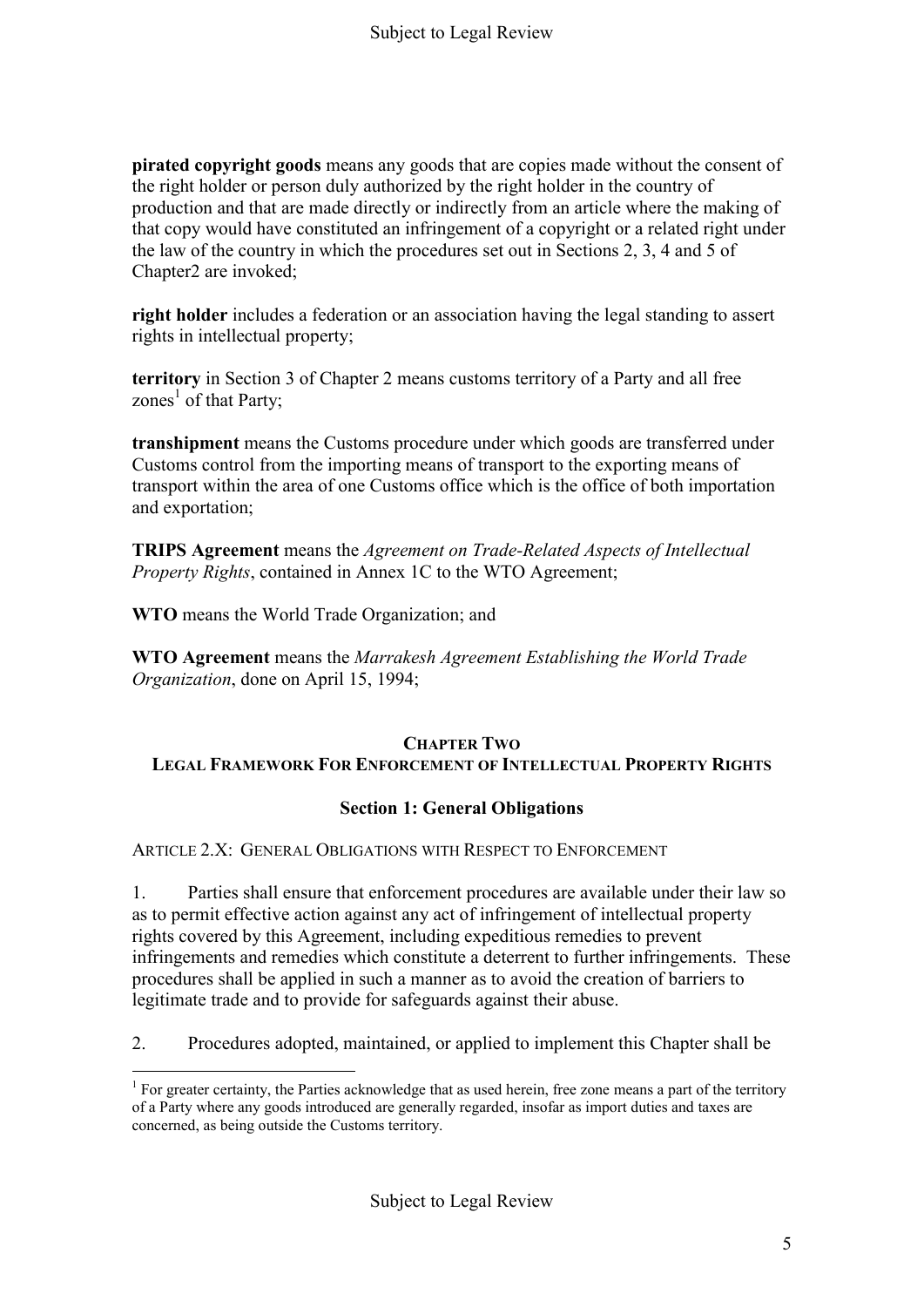fair, equitable, and provide for the rights of all participants subject to procedures to be appropriately protected. These procedures shall not be unnecessarily complicated or costly, or entail unreasonable time-limits or unwarranted delays.

3. In implementing this Chapter, each Party shall take into account the need for proportionality between the seriousness of the infringement, the interests of third parties, and the applicable measures, remedies and penalties.

4. No provision of this Chapter shall be construed to require a Party to provide for liability of officials for acts undertaken in the performance of their official duties.

# **Section 2: Civil Enforcement<sup>2</sup>**

## ARTICLE 2.1: AVAILABILITY OF CIVIL PROCEDURES

1. Each Party shall make available to right holders civil judicial procedures concerning the enforcement of any intellectual property right as specified in this section.

2. To the extent that any civil remedy can be ordered as a result of administrative procedures on the merits of a case, each Party shall provide that such procedures conform to principles equivalent in substance to those set out in this section.

ARTICLE 2.X: INJUNCTIONS

1. Each Party shall provide that, in civil judicial proceedings concerning the enforcement of intellectual property rights, its judicial authorities shall have the authority to issue an order against a party to desist from an infringement, and *inter alia,*  an order to that party or, where appropriate, to a third party over whom the relevant judicial authority exercises jurisdiction, to prevent infringing goods from entering into the channels of commerce.

2. Notwithstanding the other provisions of this Section, a Party may limit the remedies available against use by government, or by third parties authorized by a government, without the authorization of the right holders to the payment of remuneration provided that the Party complies with the provisions of Part II of the TRIPS Agreement specifically addressing such use. In other cases, the remedies under this Section shall apply or, where these remedies are inconsistent with a Party's law, declaratory judgments and adequate compensation shall be available.

ARTICLE 2.2: DAMAGES

<u>.</u>

 $2^2$  For the purpose of this Agreement, Parties may exclude patents and protection of undisclosed information from the scope of this Section.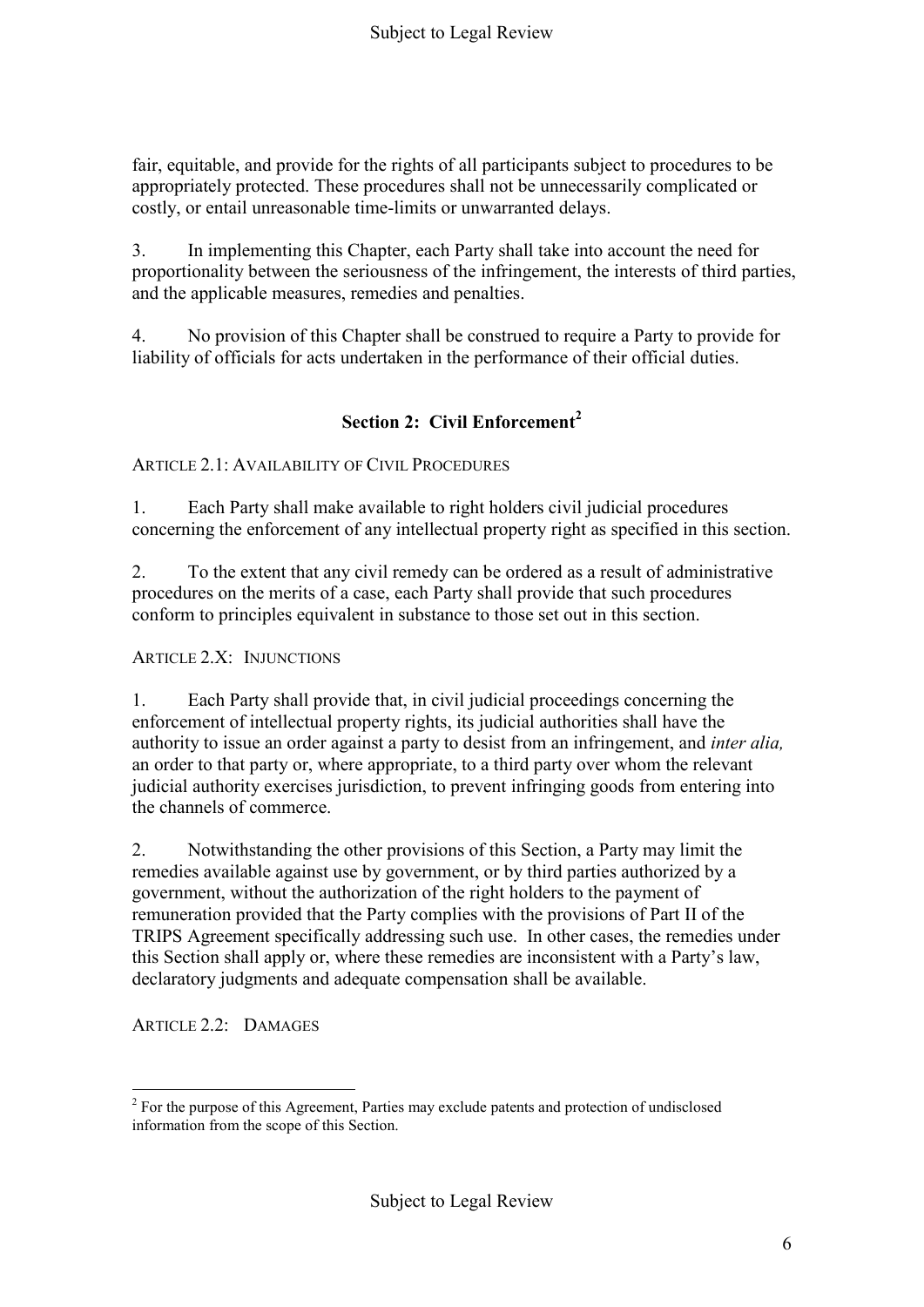1. Each Party shall provide that in civil judicial proceedings, its judicial authorities shall have the authority to order the infringer who knowingly or with reasonable grounds to know, engaged in infringing activity of intellectual property rights, to pay the right holder damages adequate to compensate for the injury the right holder has suffered as a result of the infringement. In determining the amount of damages for infringement of intellectual property rights, its judicial authorities shall have the authority to consider, *inter alia,* any legitimate measure of value submitted by the right holder, which may include the lost profits, the value of the infringed good or service, measured by the market price, the suggested retail price.

2. At least in cases of copyright or related rights infringement and trademark counterfeiting, each Party shall provide that in civil judicial proceedings, its judicial authorities shall have the authority to order the infringer to pay the right holder the profits of the infringer that are attributable to the infringement. A Party's legal system may presume the profits of the infringer to be the amount of damages referred to in paragraph 1.

3. At least with respect to works, phonograms, and performances protected by copyrights or related rights, and in cases of trademark counterfeiting, each Party shall also establish or maintain a system that provides for one or more of the following:

- (a) pre-established damages, or
- (b) presumptions for determining the amount of damages<sup>3</sup> sufficient to compensate the right holder for the harm caused by the infringement, or
- (c) at least for copyright, additional damages.

4. Where a Party provides the remedy set out in paragraph 3(a) or 3(b), that Party shall ensure that either its judicial authorities or the right holder has the right to choose such a remedy as an alternative to the remedies referred to in paragraphs 1 and 2.

5. Each Party shall provide that its judicial authorities, where appropriate, shall have the authority to order, at the conclusion of civil judicial proceedings concerning infringement of at least copyright or related rights, or trademarks, that the prevailing party be awarded payment by the losing party of court costs or fees and appropriate attorney's fees or any other expenses as provided for under that Party's domestic law.

ARTICLE 2.3: OTHER REMEDIES

1

 $3$  Such measures may include the presumption that the amount of damages is (i) the quantity of the goods infringing the right holder's intellectual property right in question and actually assigned to third persons, multiplied by the amount of profit per unit of goods which would have been sold by the right holder if there had not been the act of infringement, or (ii) a reasonable royalty or (iii) a lump sum on the basis of elements such as at the least the amount of royalties or fees which would have been due if the infringer had requested authorization to use the intellectual property right in question.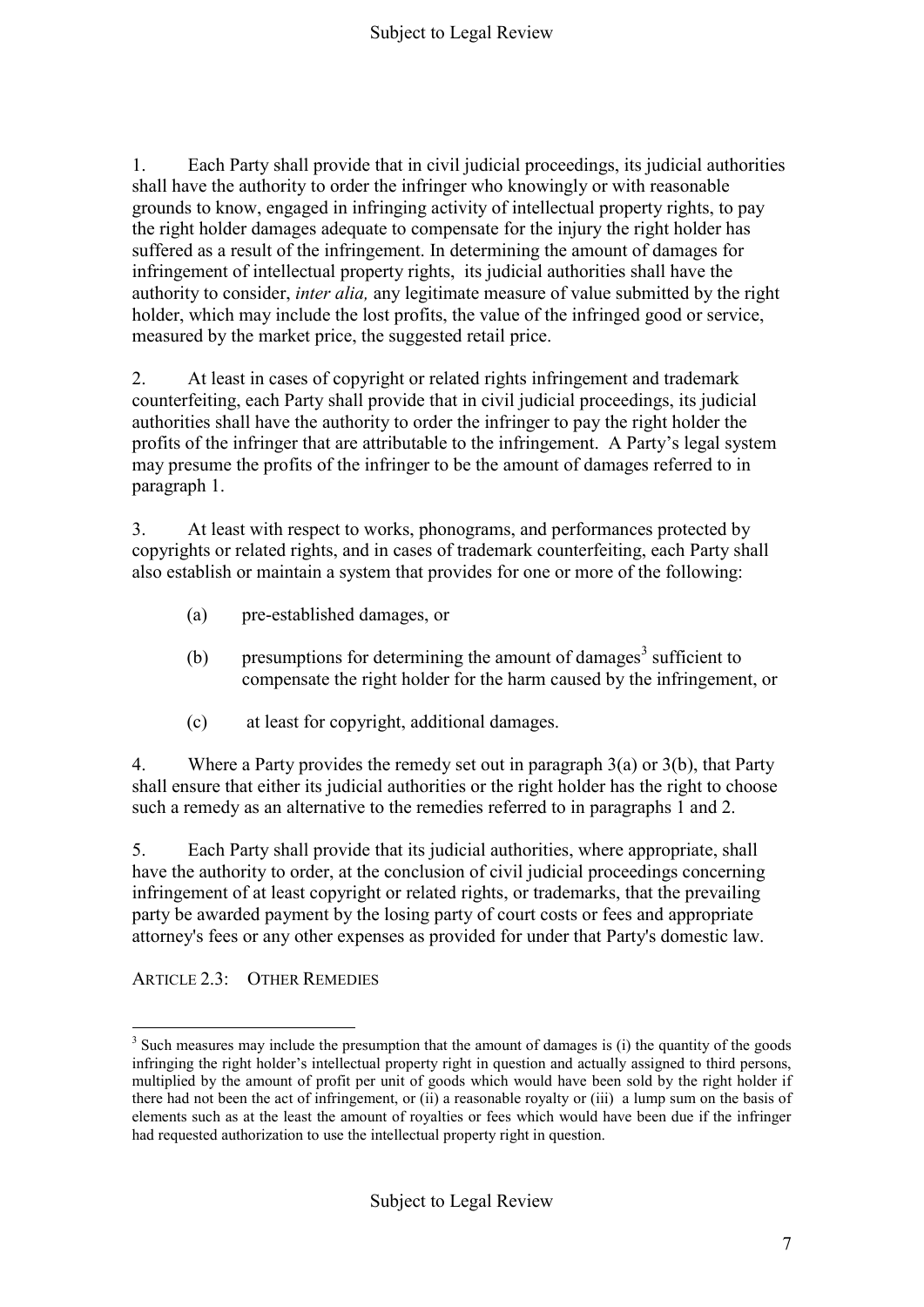1. At least with respect to pirated copyright goods and counterfeit trademark goods, each Party shall provide that in civil judicial proceedings, at the right holder's request, its judicial authorities shall have the authority to order that such goods be destroyed, except in exceptional circumstances, without compensation of any sort.

2. Each Party shall further provide that its judicial authorities shall have the authority to order that materials and implements the predominant use of which has been in the manufacture or creation of such goods be, without undue delay and without compensation of any sort, destroyed or disposed of outside the channels of commerce in such a manner as to minimize the risks of further infringements*.*

3. The remedies under this article may be carried out at the expense of the infringer.

ARTICLE 2.4: INFORMATION RELATED TO INFRINGEMENT

Without prejudice to its domestic law that governs the protection of confidentiality of information sources, the processing of personal data, or privilege, each Party shall provide that in civil judicial proceedings concerning the enforcement of intellectual property rights, its judicial authorities shall have the authority upon a justified request of the right holder, to order the infringer, or in the alternative, the alleged infringer to provide, at least for the purpose of collecting evidence, relevant information as provided in its applicable laws and regulations that the infringer or alleged infringer possesses or controls, to the right holder or to the judicial authorities. Such information may include information regarding any person or persons involved in any aspect of the infringement and regarding the means of production or distribution channel of such goods or services, including the identification of third persons involved in the production and distribution of the infringing goods or services or in their channels of distribution.

ARTICLE 2.5: PROVISIONAL MEASURES

1. Each Party shall provide that its judicial authorities shall have the authority to order prompt and effective provisional measures:

- (a) against a party, or where appropriate, against a third party over whom the relevant judicial authority exercises jurisdiction, to prevent an infringement of any intellectual property rights from occurring, and in particular to prevent infringing goods from entering into the channels of commerce;
- (b) to preserve relevant evidence in regard to the alleged infringement.

2. The judicial authorities shall have the authority to adopt provisional measures *inaudita altera parte* where appropriate, in particular where any delay is likely to cause irreparable harm to the right holder, or where there is a demonstrable risk of evidence being destroyed. In proceedings conducted *inaudita altera parte* each Party shall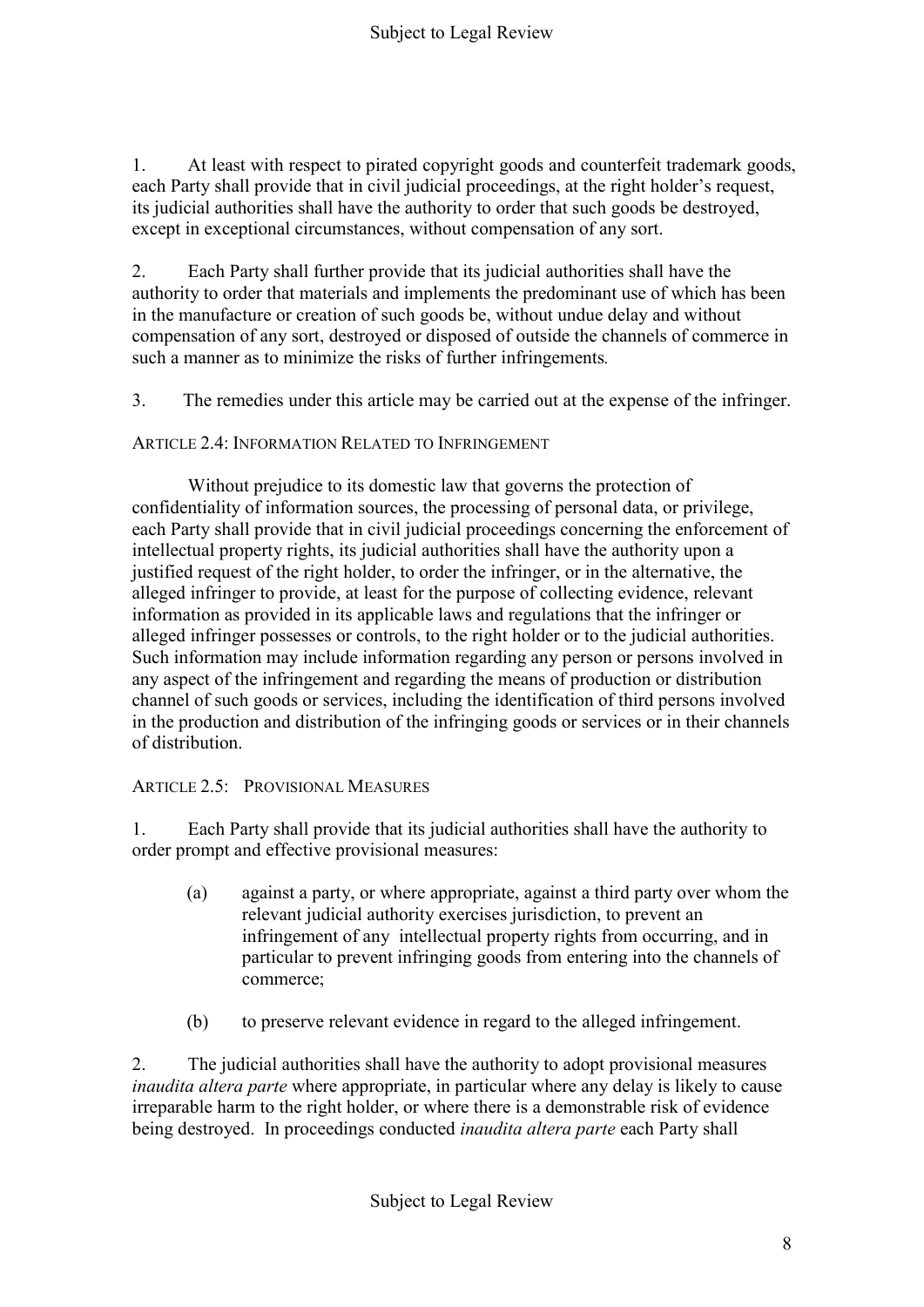provide its judicial authorities with the authority to act expeditiously on requests for provisional measures *inaudita altera parte,* and to make a decision without undue delay.

3. In civil judicial proceedings concerning at least copyright or related rights infringement and trademark counterfeiting, each Party shall provide that its judicial authorities shall have the authority to order the seizure or other taking into custody of suspected infringing goods, materials, and implements relevant to the act of infringement and, at least for trademark counterfeiting, documentary evidence, either originals or copies thereof, relevant to the infringement.

4. Each Party shall provide that its authorities have the authority to require the applicant, with respect to provisional measures, to provide any reasonably available evidence in order to satisfy themselves with a sufficient degree of certainty that the applicant's right is being infringed or that such infringement is imminent, and to order the applicant to provide a security or equivalent assurance sufficient to protect the defendant and to prevent abuse. Such security or equivalent assurance shall not unreasonably deter recourse to such procedures.

5. Where the provisional measures are revoked or where they lapse due to any act or omission by the applicant, or where it is subsequently found that there has been no infringement of an intellectual property right, the judicial authorities shall have the authority to order the applicant, upon request of the defendant, to provide the defendant appropriate compensation for any injury caused by these measures.

## **Section 3: Border Measures4,5,6**

ARTICLE 2.X: SCOPE OF THE BORDER MEASURES

In providing, as appropriate, and consistent with a Party's domestic system of IPR protection and without prejudice to the requirements of the TRIPS Agreement, for effective border enforcement of intellectual property rights, a Party should do so in a manner that does not discriminate unjustifiably between intellectual property rights and that avoids the creation of barriers to legitimate trade.

ARTICLE 2.X: SMALL CONSIGNMENTS AND PERSONAL LUGGAGE

<sup>1</sup> <sup>4</sup> Where a Party has dismantled substantially all controls over movement of goods across its border with another Party with which it forms part of a customs union, it shall not be required to apply the provisions of this Section at that border.

 $<sup>5</sup>$  It is to be understood that there shall be no obligation to apply the procedures set forth in this section to</sup> goods put on the market in another country by or with the consent of the right holder.

<sup>&</sup>lt;sup>6</sup> For the purpose of this Agreement, Parties agree that patents and protection of undisclosed information do not fall within the scope of this Section.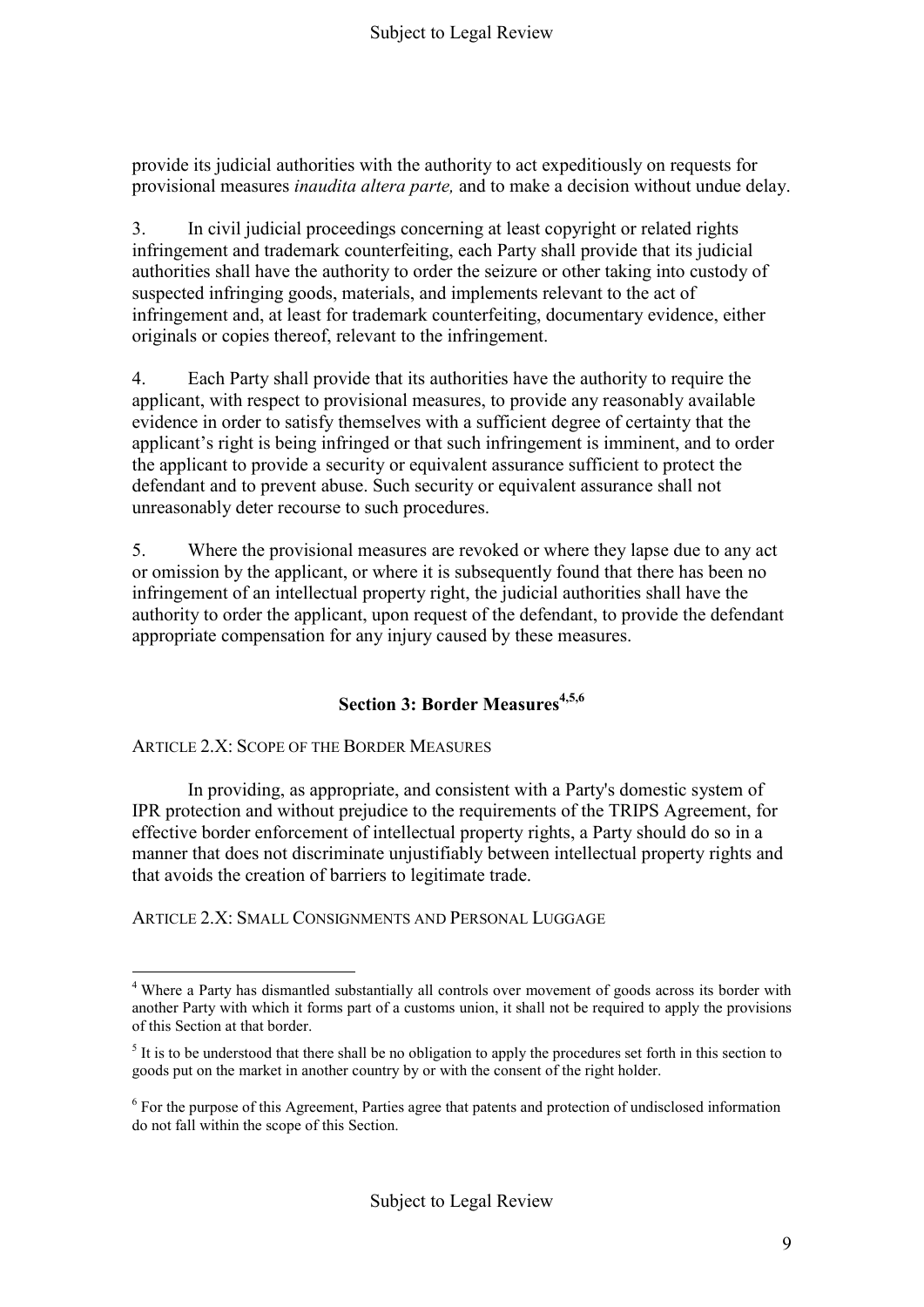1. Parties shall include in the application of this section goods of a commercial nature sent in small consignments.

2. Parties may exclude from the application of this Section small quantities of goods of a non-commercial nature contained in travelers' personal luggage.

## ARTICLE 2.X: PROVISION OF INFORMATION FROM RIGHT HOLDER

Each Party shall permit the competent authorities to request a right holder to supply relevant information to assist the competent authorities in taking border measures provided for under this Section. Each Party may also allow a right holder to supply relevant information to the competent authorities.

ARTICLE 2.X: BORDER MEASURES

- 1. Each Party shall provide procedures for import and export shipments:
	- (a) by which customs authorities may act upon their own initiative, to suspend the release of suspect goods; and
	- (b) where appropriate, by which right holders may request the competent authorities to suspend the release of suspect goods.

2. Each Party may provide procedures for suspect goods in transit or in other situations where the goods are under Customs control:

- (a) by which customs authorities may act upon their own initiative, to suspend the release of, or to detain, suspect goods; and
- (b) where appropriate, by which right holders may request the competent authorities to suspend the release of, or to detain, suspect goods.

ARTICLE 2.X: APPLICATION BY RIGHT HOLDER

1. The competent authorities shall require a right holder requesting the procedures described in Article 2.X.1.b and Article 2.X.2.b to provide adequate evidence to satisfy themselves that, under the laws of the Party providing the procedures, there is *prima facie* an infringement of the right holder's intellectual property right and to supply sufficient information that may reasonably be expected to be within the right holder's knowledge to make the suspect goods reasonably recognizable by the competent authorities. The requirement to provide sufficient information shall not unreasonably deter recourse to the procedures described in Article 2.X.1.b and Article 2.X.2.b.

2. Each Party shall provide for applications to suspend the release of, or to detain,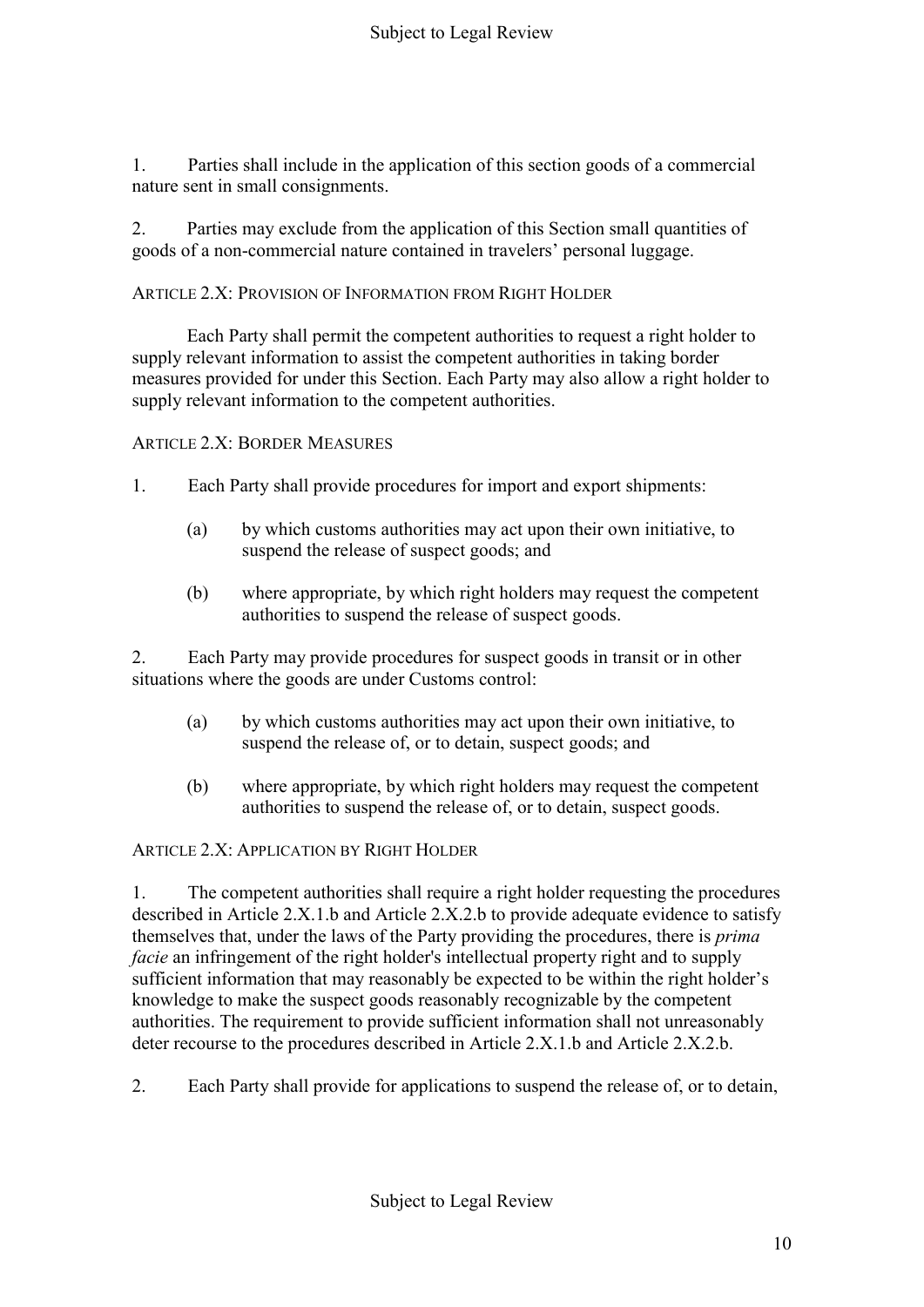suspect goods that apply to all goods<sup>7</sup> under customs control in its territory. Each Party may provide for such applications to apply to multiple shipments. Each Party may provide that, at the request of the right holder, the application to suspend the release of or to detain goods may apply to selected points of entry and exit under customs control.

3. The competent authorities shall inform the applicant within a reasonable period whether they have accepted the application. Where the competent authorities have accepted the application, they shall also make known to the applicant the period of validity of the application.

4. Each Party may provide, where the applicant has abused the process, or where there is due cause, that an application may be denied, suspended, or voided.

#### ARTICLE 2.9: SECURITY OR EQUIVALENT ASSURANCE

Each Party shall provide that its competent authorities shall have the authority to require a right holder requesting procedures described under Article 2.X.1.b and Article 2.X.2.b to provide a reasonable security or equivalent assurance sufficient to protect the defendant and the competent authorities and to prevent abuse. Each Party shall provide that such security or equivalent assurance shall not unreasonably deter recourse to these procedures. Each Party may provide that such security may be in the form of a bond conditioned to hold the defendant harmless from any loss or damage resulting from any suspension of the release of the goods in the event the competent authorities determine that the goods do not infringe. Only in exceptional circumstances or pursuant to a judicial order may a Party permit a defendant to post a bond or other security to obtain possession of suspect goods.

#### ARTICLE 2.10: DETERMINATION AS TO INFRINGEMENT

Each Party shall adopt or maintain a procedure by which their competent authorities may determine, within a reasonable period of time after the initiation of the procedures described under Article 2.X, whether the suspect goods infringe an intellectual property right.

## ARTICLE 2.11: REMEDIES

1. Each Party shall provide its competent authorities with the authority to order the destruction of goods following a determination under Article 2.10 that the goods are infringing. In cases where such goods are not destroyed, each Party shall ensure such goods are disposed of outside the channels of commerce in such a manner as to avoid any harm to the right holder, except in exceptional circumstances.

2. In regard to counterfeit trademark goods, the simple removal of the trademark

<sup>&</sup>lt;u>.</u> <sup>7</sup> Whether this applies to imports, exports and/or in transit goods depends on Article 2.X.1.b and Article 2.X.2.b.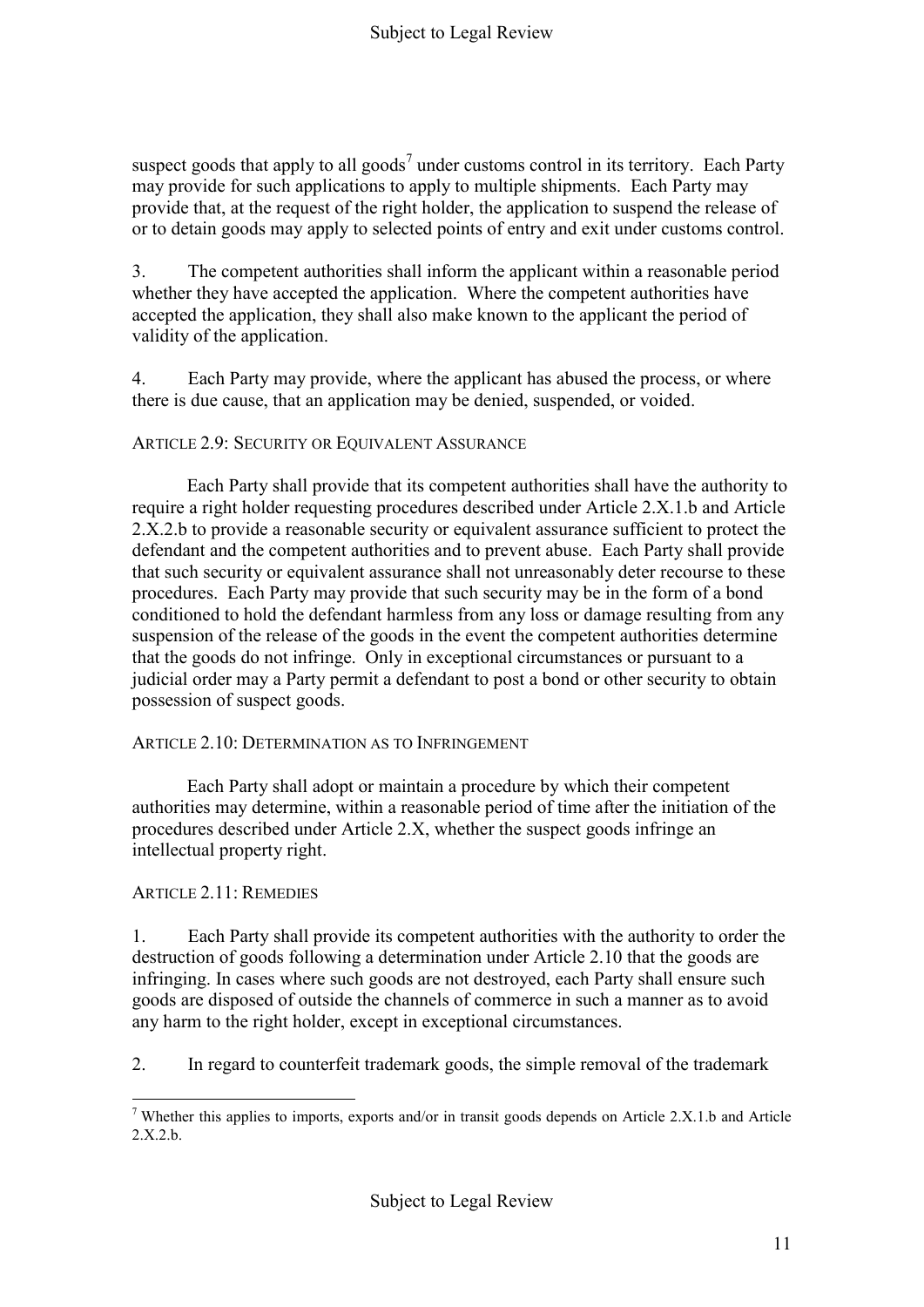unlawfully affixed shall not be sufficient, other than in exceptional cases, to permit the release of the goods into the channels of commerce.

3. Each Party may provide its competent authorities with the authority to impose administrative penalties following a determination under Article 2.10 that the goods are infringing.

#### ARTICLE 2.12: FEES

Each Party shall provide that any application fee, storage fee, or destruction fee to be assessed by competent authorities in connection with procedures described in this Section shall not be used to unreasonably deter recourse to these procedures.

ARTICLE 2.13: DISCLOSURE OF INFORMATION

Without prejudice to a Party's laws pertaining to the privacy or confidentiality of information:

- (a) each Party may authorize its competent authorities to provide right holders with information about specific shipments of goods, including the description and quantity, to assist in the detection of infringing goods;
- (b) each Party may authorize its competent authorities to provide right holders with information about goods including, but not limited to, the description and quantity of the goods and the name and address of the consignor, importer, exporter or consignee, and, if known, the country of origin and name and address of the manufacturer of the goods to assist in the determination under Article 2.10 of whether goods infringe rights covered by this section;
- (c) unless a Party has granted authority under subparagraph (b), at least in the case of imported goods, where competent authorities have seized or, in the alternative, made a determination under Article 2.10 that goods infringe rights covered by this section, each Party shall authorize its competent authorities to provide right holders, within 30 days<sup>8</sup> of seizure or determination, with information about goods including, but not limited to, the description and quantity of the goods and the name and address of the consignor, importer, exporter or consignee, and, if known, the country of origin and name and address of the manufacturer of the goods.

## **Section 4: Criminal Enforcement**

ARTICLE 2.14: CRIMINAL OFFENSES

<sup>&</sup>lt;sup>8</sup> For purposes of the Article, "days" shall mean "business days".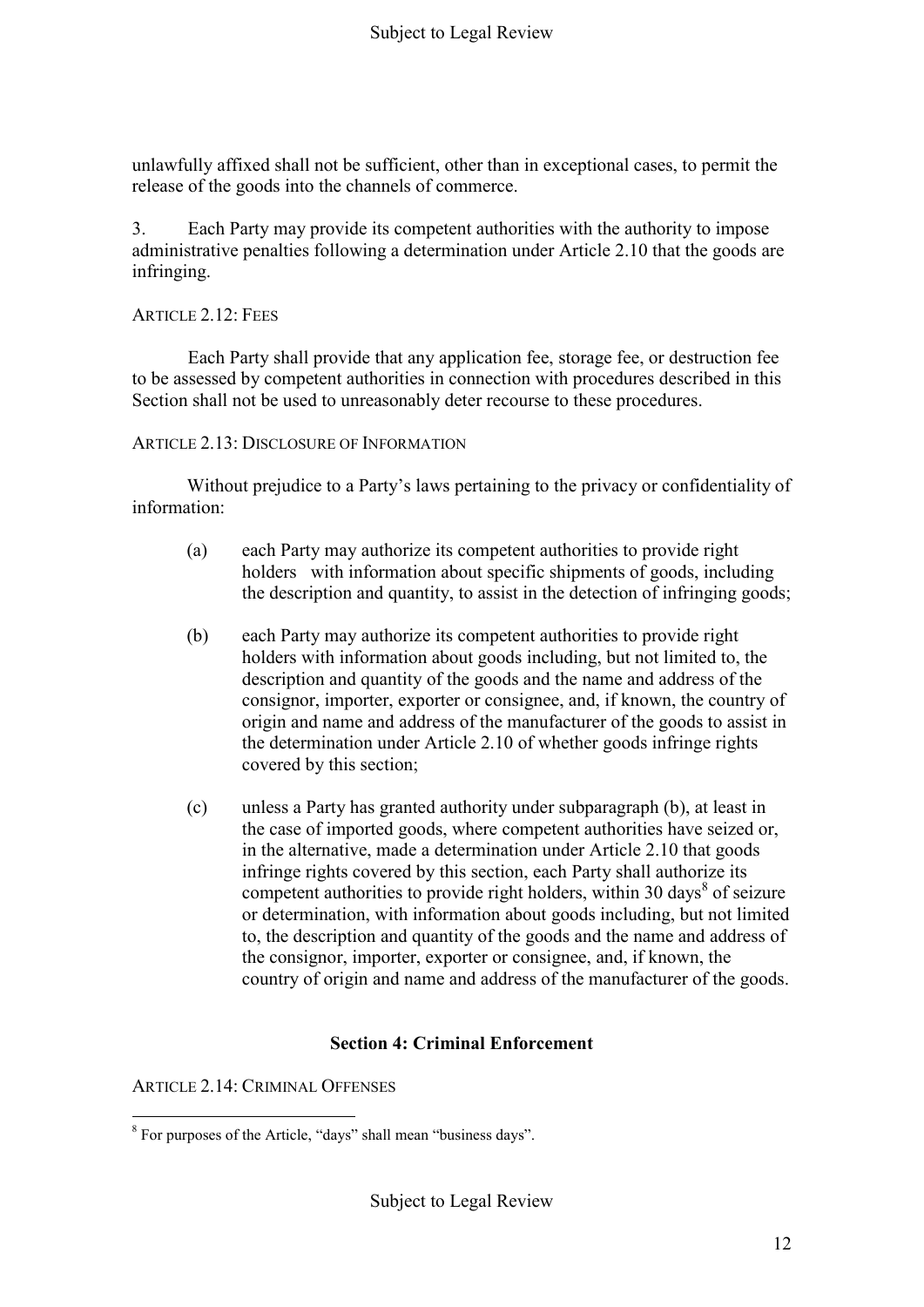1. Each Party shall provide for criminal procedures and penalties to be applied at least in cases of willful trademark counterfeiting or copyright or related rights piracy on a commercial scale.<sup>9</sup>

For the purposes of this section, acts carried out on a commercial scale include at least those carried out as commercial activities for direct or indirect economic or commercial advantage.

2. Each Party shall provide for criminal procedures and penalties to be applied in cases of willful importation<sup>10</sup> and domestic use, in the course of trade and on a commercial scale, of labels or packaging: $^{11}$ 

- (a) to which a mark has been applied without authorization which is identical to or cannot be distinguished from a trademark registered in its territory; and
- (b) which are intended to be used in the course of trade on goods or in relation to services which are identical to goods or services for which the trademark is registered.

3. Each Party may provide criminal procedures and penalties in appropriate cases for the unauthorized copying of cinematographic works from a performance in a motion picture exhibition facility generally open to the public.

4. With respect to the offences specified in this Section, each Party shall ensure that criminal liability for aiding and abetting is available under its law.

5. Each Party shall adopt such measures as may be necessary, consistent with its legal principles, to establish the liability, which may be criminal, of legal persons for the offences referred to in this article. Such liability shall be without prejudice to the criminal liability of the natural persons who have committed the criminal offences.

ARTICLE 2.15: PENALTIES

<sup>1</sup> <sup>9</sup> Each Party shall treat willful importation or exportation of counterfeit trademark goods or pirated copyright goods on a commercial scale as unlawful activities subject to criminal penalties under this Article. A Party may comply with its obligation relating to exportation and importation of pirated copyright or counterfeit trademark goods by providing for distribution, sale or offer for sale of counterfeit trademark goods or pirated copyright goods on a commercial scale as unlawful activities subject to criminal penalties.

 $10$  A Party may comply with its obligation relating to importation of labels or packaging through its measures concerning distribution.

 $11$  A Party may comply with its obligations relating to this article by providing for criminal procedures and penalties to be applied to attempts to commit a trademark offence.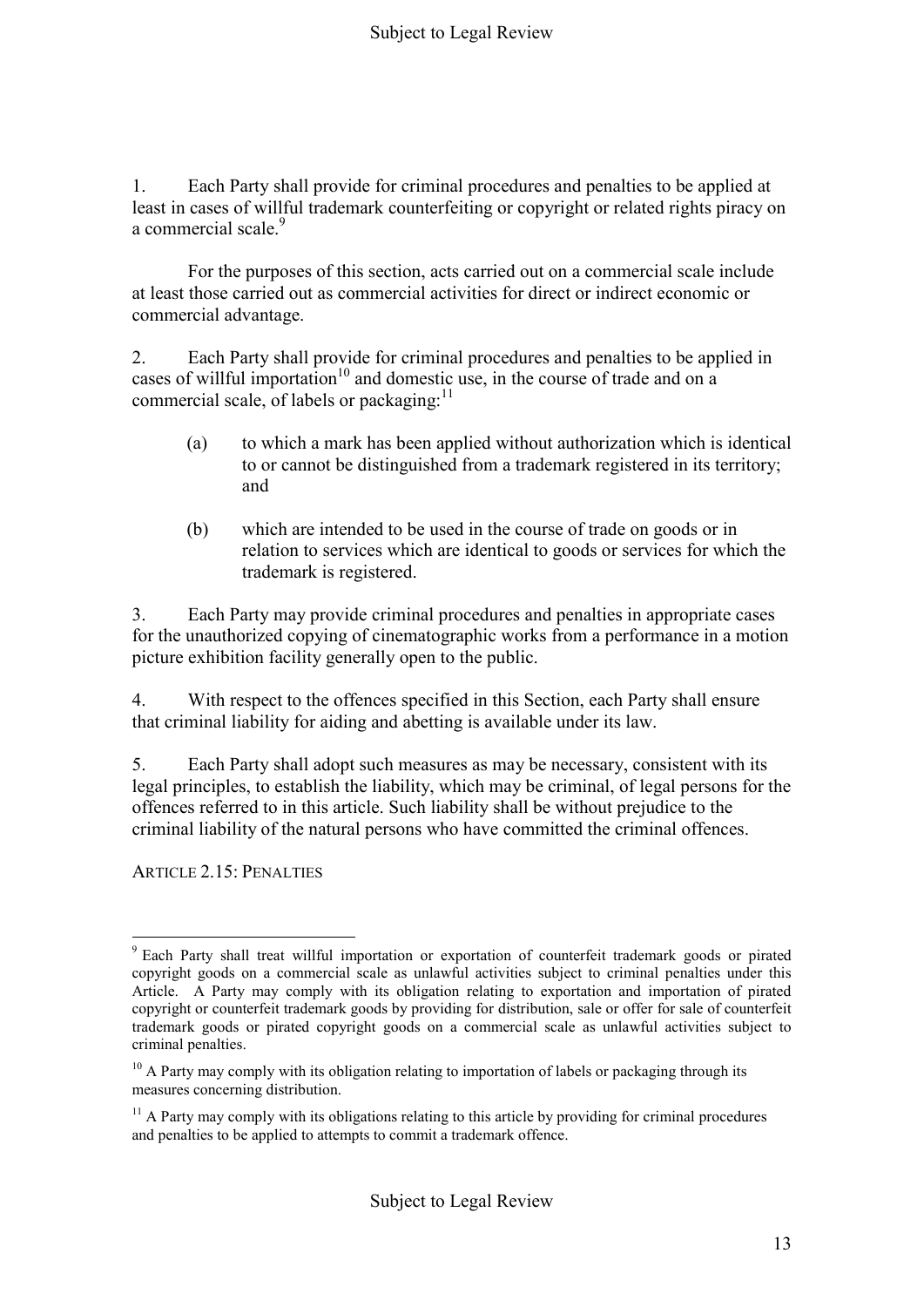For the offences specified in 2.14.1, 2.14.2, and 2.14.4, each Party shall provide penalties that include imprisonment as well as monetary fines<sup>12</sup> sufficiently high to provide a deterrent to future acts of infringement, consistently with the level of penalties applied for crimes of a corresponding gravity.

ARTICLE 2.16: SEIZURE, FORFEITURE AND DESTRUCTION

1. For the offences specified in Article 2.14.1, 2.14.2, 2.14.3, and 2.14.4, each Party shall provide that its competent authorities shall have the authority to order the seizure of suspected counterfeit trademark goods or pirated copyright goods, any related materials and implements used in the commission of the alleged offence, documentary evidence relevant to the alleged offence and the assets derived from, or obtained directly or indirectly through the alleged infringing activity.

2. Where a Party requires the identification of items subject to seizure as a prerequisite for such an order, that Party shall not require the items to be described in greater detail than necessary to identify them for purposes of seizure.

3. For the offences specified in Article 2.14.1, 2.14.2, 2.14.3, and 2.14.4, each Party shall provide that its competent authorities shall have the authority to order forfeiture or destruction of all counterfeit trademark goods or pirated copyright goods. In cases where counterfeit trademark goods and pirated copyright goods are not destroyed, the competent authorities shall ensure that, except in exceptional circumstances, such goods shall be disposed of outside the channels of commerce in such a manner as to avoid causing any harm to the right holder. Each Party shall ensure that forfeiture or destruction of such goods shall occur without compensation of any kind to the infringer.

4. For the offences specified in Article 2.14.1, 2.14.2, 2.14.3, and 2.14.4, each Party shall provide that its competent authorities shall have the authority to order forfeiture or destruction of materials and implements predominantly used in the creation of counterfeit trademark goods or pirated copyright goods and, at least for serious offences, of the assets derived from, or obtained directly or indirectly, through the infringing activity. Each Party shall ensure that forfeiture or destruction of such materials, implements, or assets shall occur without compensation of any kind to the infringer.

5. Each Party may provide that its judicial authorities have the authority to order:

(a) the seizure of assets the value of which corresponds to that of such assets derived from or obtained directly or indirectly through the allegedly infringing activity; and

<sup>&</sup>lt;u>.</u>  $12$  It is understood that there is no obligation for a Party to provide for the possibility of imprisonment and monetary fines to be imposed in parallel.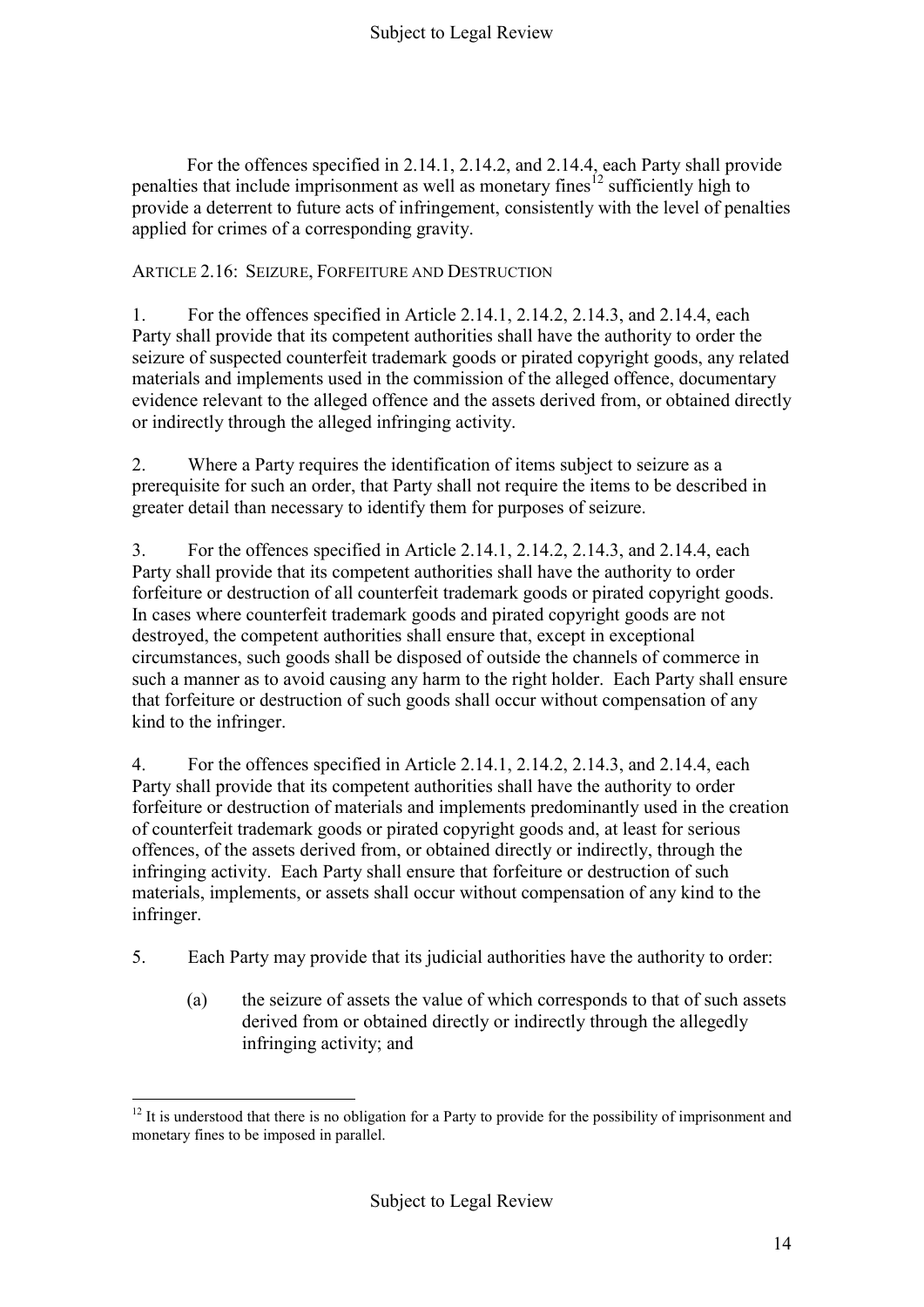(b) the forfeiture of assets the value of which corresponds to that of such assets derived from or obtained directly or indirectly through the infringing activity.

## ARTICLE 2.17: *EX OFFICIO* CRIMINAL ENFORCEMENT

Each Party shall provide that, in appropriate cases, its competent authorities may act upon their own initiative to initiate investigation or legal action with respect to the criminal offences described in Article 2.14.

## **Section 5: Enforcement of Intellectual Property Rights in the Digital Environment**

ARTICLE 2.18: ENFORCEMENT IN THE DIGITAL ENVIRONMENT

1. Each Party shall ensure that enforcement procedures, to the extent set forth in the civil and criminal enforcement sections of this Agreement, are available under its law so as to permit effective action against an act of intellectual property rights infringement which takes place in the digital environment, including expeditious remedies to prevent infringement and remedies which constitute a deterrent to further infringement.

2. Further to paragraph 1, Each Party's enforcement procedures shall apply to infringement of copyright or related rights over digital networks, which may include the unlawful use of means of widespread distribution for infringing purposes. These procedures shall be implemented in a manner that avoids the creation of barriers to legitimate activity, including electronic commerce, and, consistent with each Party's law, preserves fundamental principles such as freedom of expression, fair process, and privacy.<sup>13</sup>

3. Each Party shall endeavor to promote cooperative efforts within the business community to effectively address trademark and copyright or related rights infringement while preserving legitimate competition and consistent with each Party's law, preserving fundamental principles such as freedom of expression, fair process, and privacy.

4. Each Party may provide, in accordance with its laws and regulations, its competent authorities with the authority to order an online service provider to disclose expeditiously to a right holder information sufficient to identify a subscriber whose account was allegedly used for infringement, where that right holder has filed a legally sufficient claim of infringement of trademark rights or copyrights or related rights and where such information is being sought for the purpose of protecting or enforcing the

<sup>1</sup> <sup>13</sup> For instance, without prejudice to a Party's law, adopting or maintaining a regime providing for limitations on the liability of, or on the remedies available against, online service providers while preserving the legitimate interests of right holders.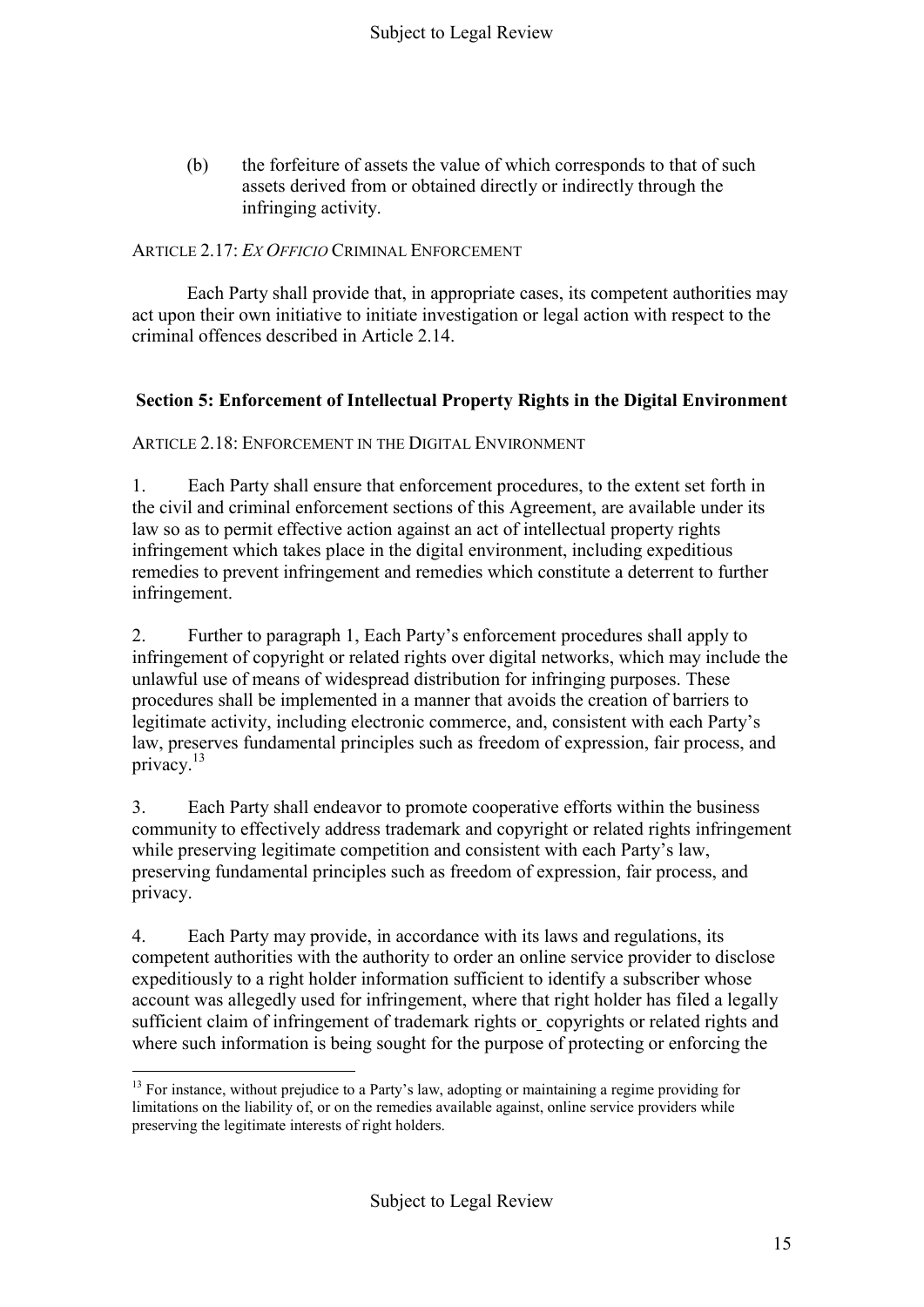right holder's trademark rights or copyright or related rights. These procedures shall be implemented in a manner that avoids the creation of barriers to legitimate activity, including electronic commerce, and, consistent with each Party's law, preserves fundamental principles such as freedom of expression, fair process, and privacy.

5. Each Party shall provide adequate legal protection and effective legal remedies against the circumvention of effective technological measures<sup>14</sup> that are used by authors, performers or producers of phonograms in connection with the exercise of their rights in, and that restrict acts in respect of, their works, performances, and phonograms, which are not authorized by the authors, the performers or the producers of phonograms concerned or permitted by law.

6. In order to provide such adequate legal protection and effective legal remedies, each Party shall provide protection at least against:

(a) to the extent provided by its law:

1

- (i) the unauthorized circumvention of an effective technological measure carried out knowingly or with reasonable grounds to know; and
- (ii) the offering to the public by marketing of a device or product, including computer programs, or a service, as a means of circumventing an effective technological measure; and
- (b) the manufacture, importation, or distribution of a device or product, including computer programs, or provision of a service that:
	- (i) is primarily designed or produced for the purpose of circumventing an effective technological measure; or
	- (ii) has only a limited commercially significant purpose other than circumventing an effective technological measure.<sup>15</sup>

<sup>14</sup> For the purposes of this Agreement, **technological measure** means any technology, device, or component that, in the normal course of its operation, is designed to prevent or restrict acts, in respect of works, performances or phonograms, which are not authorized by authors, performers, or producers of phonograms, as provided for by a Party`s law. Without prejudice to the scope of copyright or related rights contained in a Party`s law, technological measures shall be deemed **effective** where the use of protected works, performances or phonograms is controlled by authors, performers, or producers of phonograms through the application of a relevant access control or protection process, such as encryption or scrambling, or a copy control mechanism, which achieves the objective of protection.

 $15$  In implementing paragraphs 5 and 6, no Party shall be obligated to require that the design of, or the design and selection of parts and components for, a consumer electronics, telecommunications, or computing product provide for a response to any particular technological measure, so long as the product does not otherwise contravene any measures implementing these paragraphs.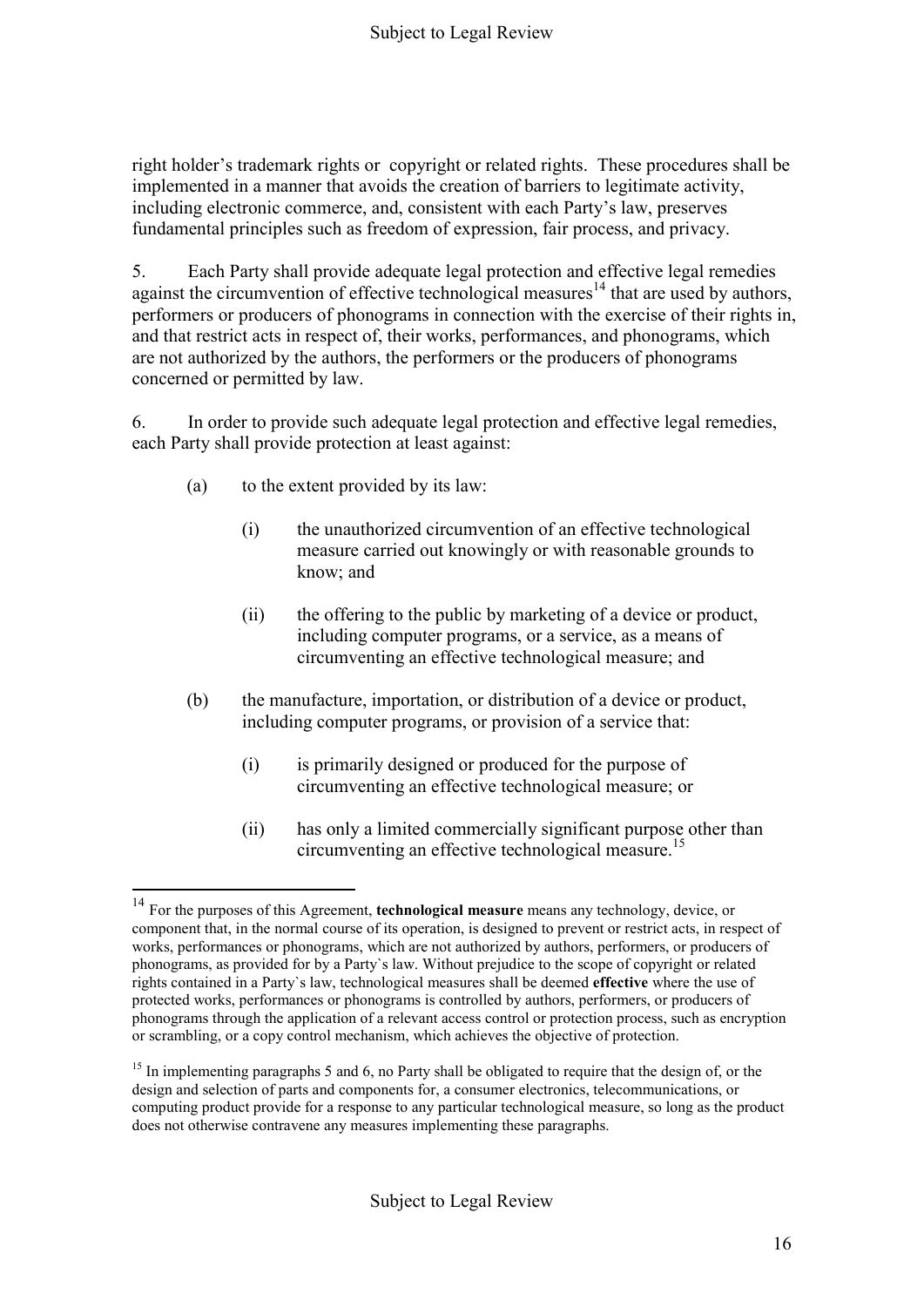7. To protect electronic rights management information,<sup>16</sup> each Party shall provide adequate legal protection and effective legal remedies against any person knowingly performing without authority any of the following acts knowing, or with respect to civil remedies having reasonable grounds to know, that it will induce, enable, facilitate, or conceal an infringement of any copyright or related right:

- (a) to remove or alter any electronic right management information
- (b) to distribute, import for distribution, broadcast, communicate, or make available to the public copies of works, performances, or phonograms, knowing that electronic rights management information has been removed or altered without authority.

8. In providing adequate legal protection and effective legal remedies pursuant to paragraphs 5 and 7, each Party may adopt or maintain appropriate limitations or exceptions to measures implementing paragraphs 5, 6 and 7. Further, the obligations in paragraphs 5, 6 and 7 are without prejudice to the rights, limitations, exceptions, or defenses to copyright or related rights infringement under a Party's law.

#### **CHAPTER THREE ENFORCEMENT PRACTICES**

ARTICLE 3.1: ENFORCEMENT EXPERTISE, INFORMATION AND DOMESTIC COORDINATION

1. Each Party shall encourage the development of specialized expertise within its competent authorities responsible for enforcement of intellectual property rights.

2. Each Party shall promote collection and analysis of statistical data and other relevant information concerning infringements of intellectual property rights as well as collection of information on best practices to prevent and combat those infringements.

3. Each Party shall, as appropriate, promote internal coordination among, and facilitate joint actions by, its competent authorities responsible for enforcement of intellectual property rights.

1

<sup>&</sup>lt;sup>16</sup> For purposes of this Article, electronic rights management information means:

<sup>(</sup>a) information that identifies a work, performance, or phonogram; the author of the work, the performer of the performance, or the producer of the phonogram; or the owner of any right in the work, performance, or phonogram;

<sup>(</sup>b) information about the terms and conditions of the use of the work, performance, or phonogram; or (c) any numbers or codes that represent the information described in (a) or (b) above,

when any of these items is attached to a copy of the work, performance, or phonogram or appears in connection with the communication or making available of a work, performance, or phonogram to the public.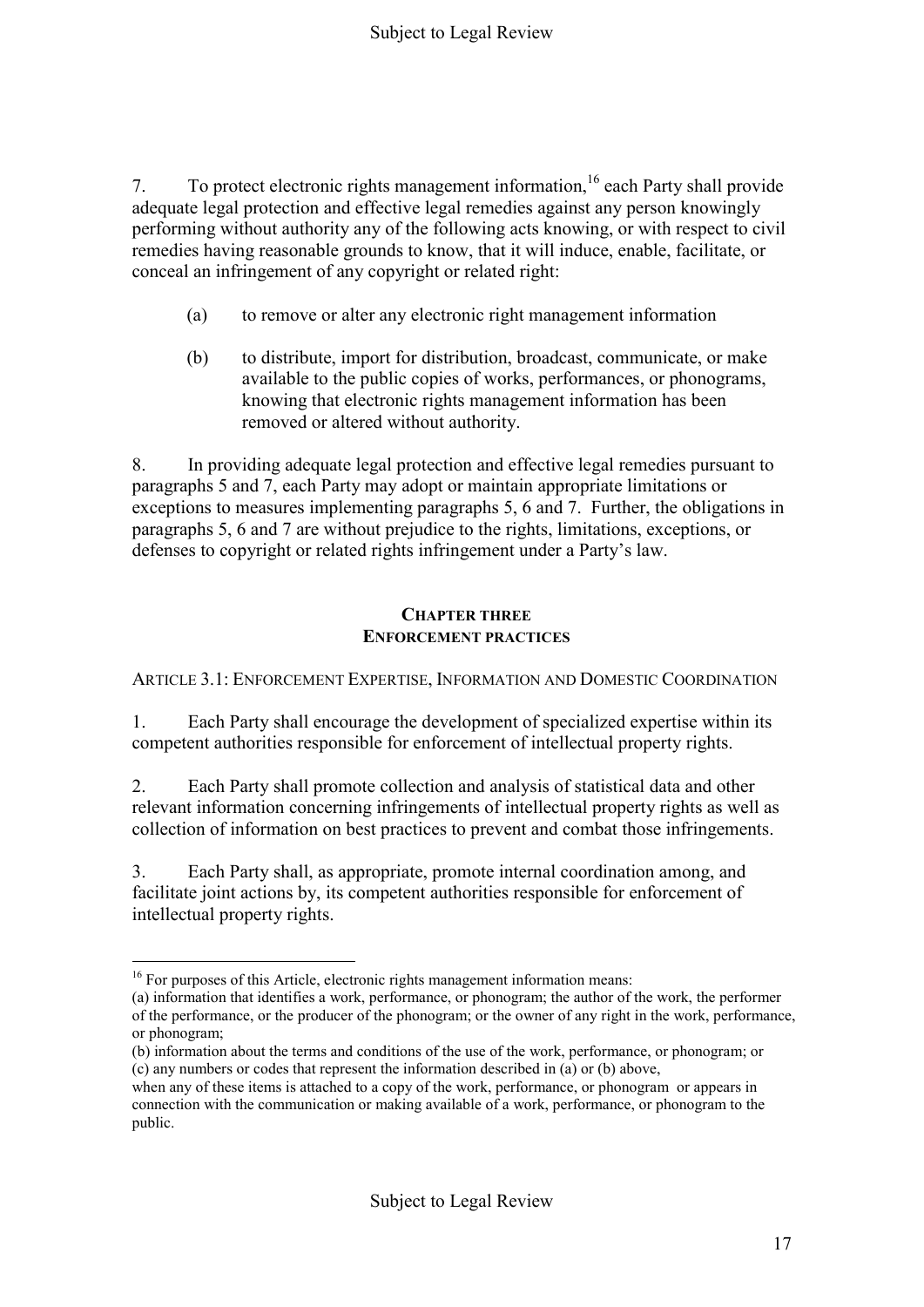4. Each Party shall endeavor to promote, where appropriate, the establishment and maintenance of formal or informal mechanisms, such as advisory groups, whereby its competent authorities may hear the views of right holders and other relevant stakeholders.

ARTICLE 3.2: MANAGEMENT OF RISK AT BORDER

1. In order to enhance the effectiveness of border enforcement of intellectual property rights, the appropriate competent authorities of each Party may:

- (a) consult with the relevant stakeholders, and the appropriate competent authorities of other Parties responsible for enforcement of intellectual property rights to identify and address significant risks and promote actions to mitigate those risks;
- (b) share information with the appropriate competent authorities of other Parties on border enforcement of intellectual property rights, including relevant information to better identify and target shipments for inspection.

2. Where a Party seizes imported goods infringing intellectual property rights, the Party's competent authorities may provide the Party of export with information necessary for identification of the parties and goods involved in the exportation of the seized goods. The competent authorities of the Party of export may take action against these parties and future shipments in accordance with its laws.

ARTICLE 3.3: TRANSPARENCY/ PUBLICATION OF ENFORCEMENT PROCEDURES AND **PRACTICES** 

For the purposes of promoting transparency in the administration of its intellectual property rights enforcement system, each Party shall take appropriate measures, pursuant to its domestic laws and policies, to publish or make available to the public information on:

- (a) procedures available regarding the enforcement of intellectual property rights including competent authorities for enforcement of intellectual property rights and contact points for assistance;
- (b) relevant laws, regulations, final judicial decisions and administrative rulings of general application pertaining to enforcement of intellectual property rights; and
- (c) efforts to ensure effective enforcement and protection system of intellectual property rights.

ARTICLE 3.4: PUBLIC AWARENESS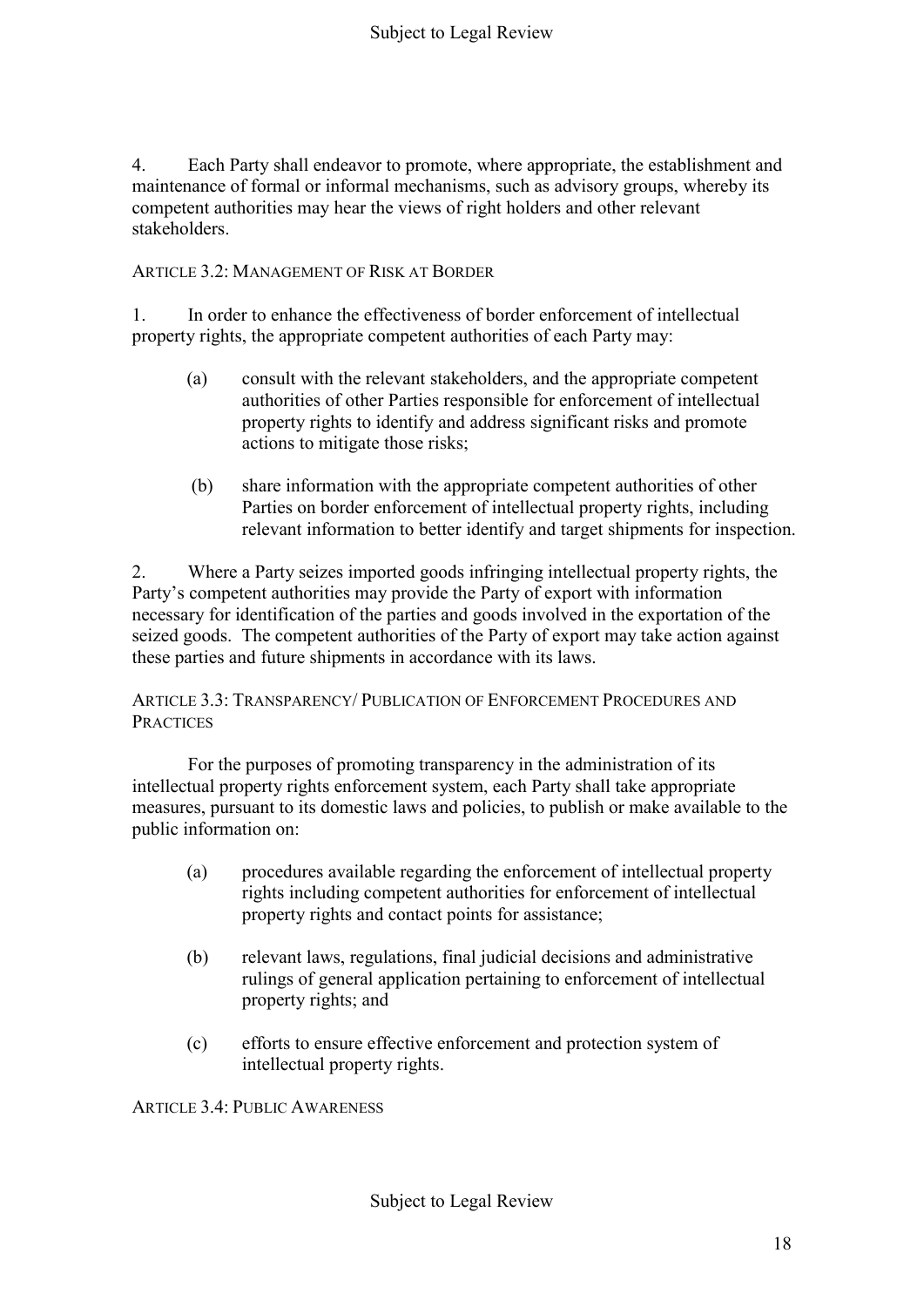Each Party shall, as appropriate, promote the adoption of measures to enhance public awareness of the importance of respecting intellectual property rights and the detrimental effects of intellectual property rights infringement.

ARTICLE 3.5: ENVIRONMENTAL CONSIDERATIONS IN DESTRUCTION OF INFRINGING **GOODS** 

The destruction of goods infringing intellectual property rights shall be done consistently with each Party's laws and regulations on environmental matters.

#### **CHAPTER FOUR INTERNATIONAL COOPERATION**

ARTICLE 4.1: INTERNATIONAL COOPERATION

1. Each Party recognizes that international cooperation is vital to realize effective protection of intellectual property rights and should be encouraged regardless of the origin of the goods infringing intellectual property rights, or the location or nationality of the right holder.

2. In order to combat intellectual property rights infringement, in particular, trademark counterfeiting and copyright piracy, each Party shall promote cooperation, where appropriate, among the competent authorities of the Parties responsible for enforcement of intellectual property rights. Such cooperation may include law enforcement cooperation with respect to criminal enforcement and border measures covered by this Agreement.

3. Each Party understands that cooperation under this Chapter shall be conducted consistent with relevant international agreements as well as subject to the domestic laws, policies, resource allocation and law enforcement priorities of the Parties.

ARTICLE 4.2: INFORMATION SHARING

Without prejudice to Articles 2.4 and 3.2, each Party shall endeavor to exchange with other Parties the following:

- (a) information collected by a Party under provisions of Chapter 3, including statistical data and information on best practices;
- (b) information on legislative and regulatory measures by a Party related to the protection and enforcement of intellectual property rights; and
- (c) other information as appropriate and mutually agreed.

ARTICLE 4.3: CAPACITY BUILDING AND TECHNICAL ASSISTANCE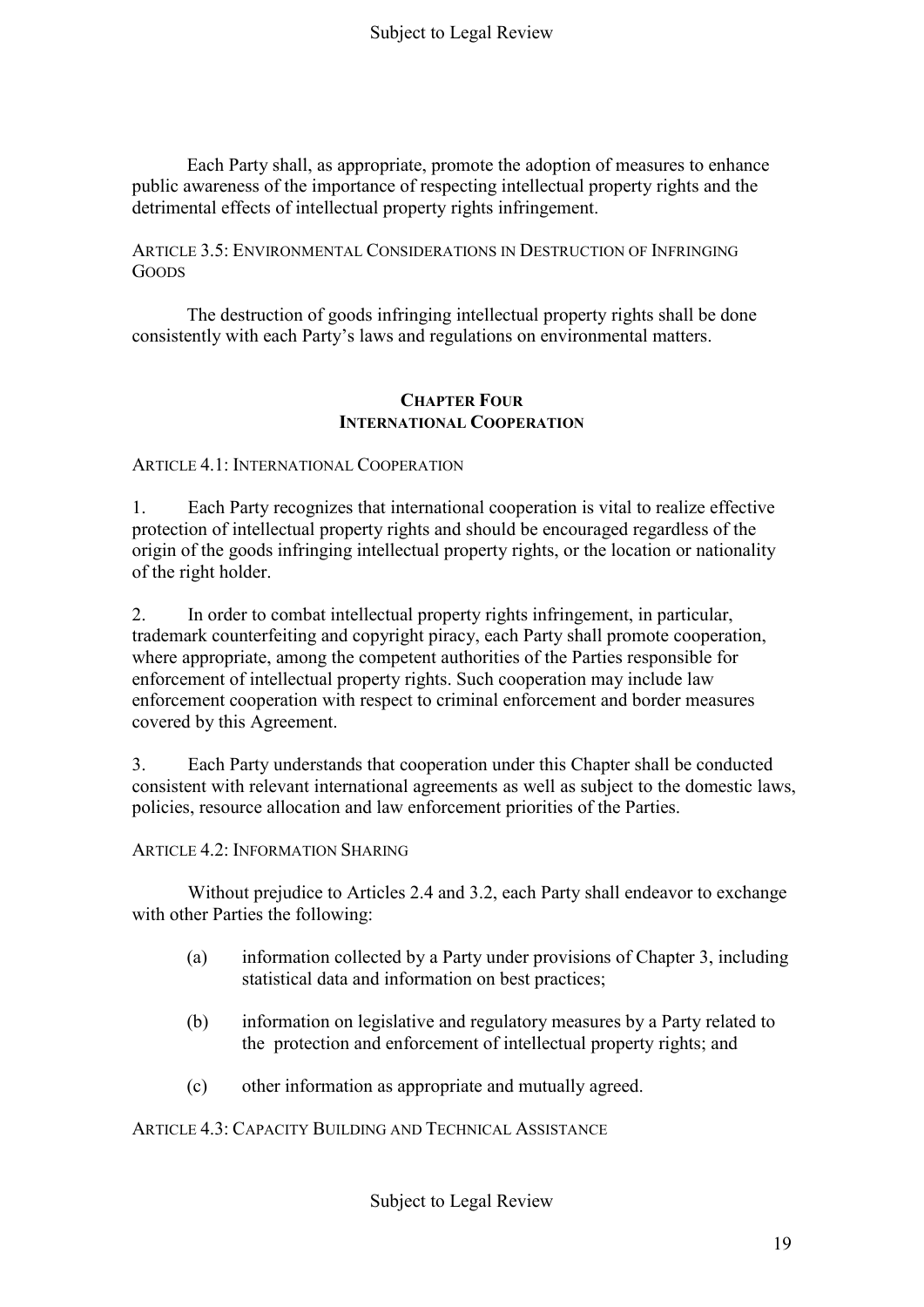1. Each Party shall endeavor to provide, on request and on mutually agreed terms and conditions, assistance in capacity building and technical assistance in improving enforcement of intellectual property rights for Parties to this Agreement and, where appropriate, for prospective Parties to this Agreement. Such capacity building and technical assistance may cover such areas as:

- (a) enhancement of public awareness on intellectual property rights;
- (b) development and implementation of national legislation related to enforcement of intellectual property rights;
- (c) training of officials on enforcement of intellectual property rights; and
- (d) coordinated operations conducted at the regional and multilateral levels.

2. For the purposes of paragraph 1, each Party shall endeavor to work closely with other Parties and, where appropriate, countries or separate customs territories not a Party to this Agreement.

3. Each Party may undertake the activities described in this Article in conjunction with relevant private sector or international organizations. Each Party shall strive to avoid unnecessary duplication of the activities described in this Article with respect to other international efforts.

#### **CHAPTER FIVE INSTITUTIONAL ARRANGEMENTS**

## ARTICLE 5.1: THE ACTA COMMITTEE

1. The Parties hereby establish the ACTA Committee, and each Party shall be represented on that Committee.

- 2. The Committee shall:
	- (a) review the implementation and operation of this Agreement;
	- (b) consider matters concerning the development of this Agreement
	- (c) consider in accordance with Article 6.4 any proposed amendments to this Agreement;
	- (d) approve in accordance with Article 6.5.2 the terms of accession to this Agreement of any Member of the WTO seeking to become Party to this Agreement; and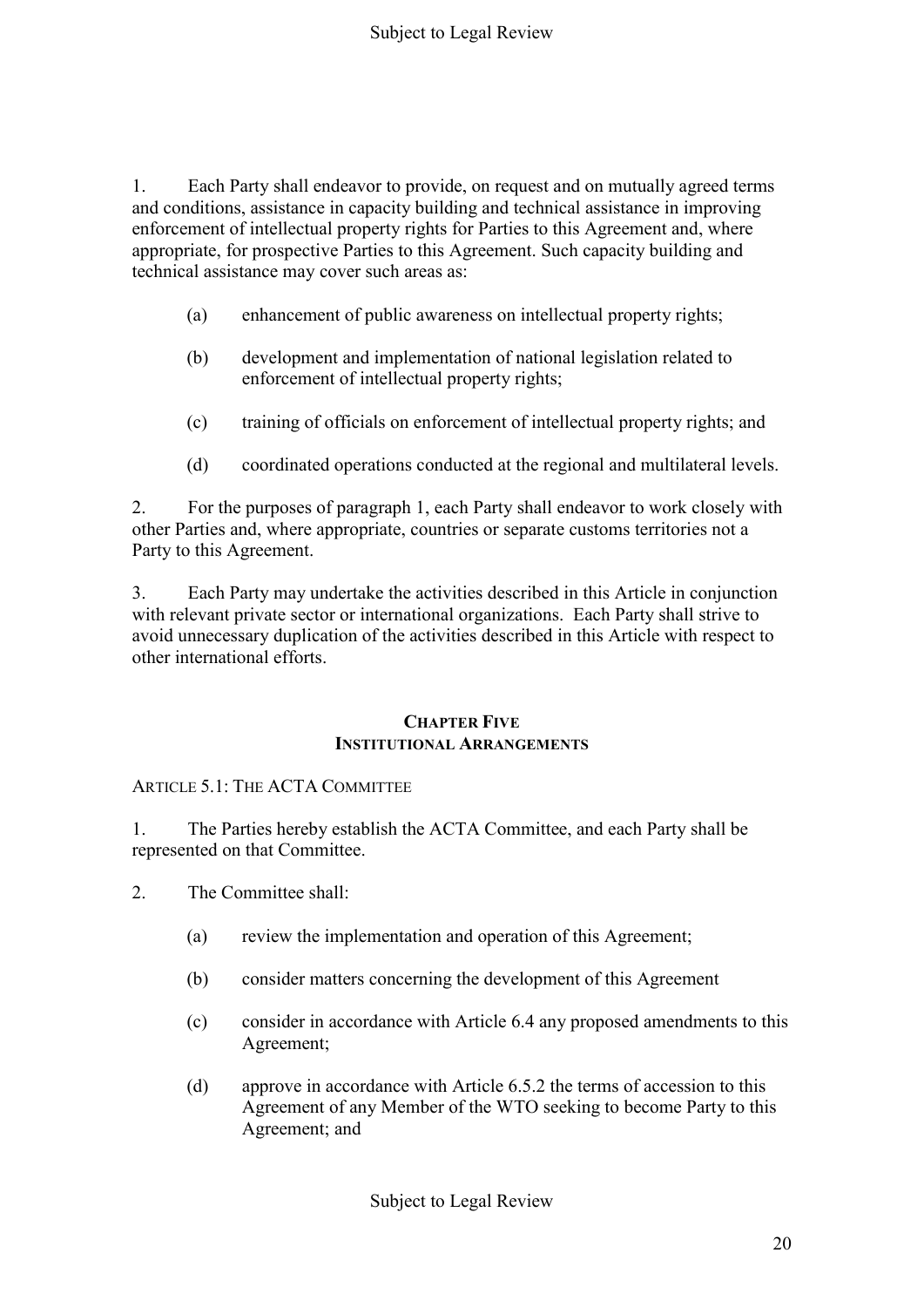- (e) consider any other matter that may affect the implementation and operation of this Agreement.
- 3. The Committee may decide to:
	- (a) establish *ad hoc* committees or working groups to assist the Committee in carrying out its responsibilities under paragraph 2, as well as, upon request, to assist prospective parties in joining this Agreement;
	- (b) seek the advice of non-governmental persons or groups;
	- (c) make recommendations regarding implementation and operation of the Agreement, including endorsing best practice guidelines related thereto;
	- (d) share with third parties information and best practices on reducing intellectual property rights infringements, including techniques for identifying and monitoring piracy and counterfeiting; and
	- (e) take such other action in the exercise of its functions as the Committee may decide.
- 4. (a) The Committee shall adopt its rules and procedures within a reasonable period of time after entry into force of the Agreement, and shall invite those signatories that are not yet Parties to participate in the Committee's deliberations on rules and procedures.
	- (i) Such rules and procedures shall include provisions with respect to chairing and hosting meetings, performance of organizational duties relevant to the Agreement and its operation,
	- (ii) Such rules and procedures may include provisions with respect to granting observer status, and any other matter the Committee decides necessary for its proper operation.
	- (b) The Committee may amend the rules and procedures.
	- (c) Notwithstanding paragraph 5, during the first five years following entry into force of the Agreement, the Committee may adopt or amend its rules or procedures upon the consensus of the signatories, including those signatories that are not yet Parties to the Agreement.
	- (d) After the period specified in subparagraph (c), the Committee may adopt or amend rules or procedures upon the consensus of the Parties to the Agreement.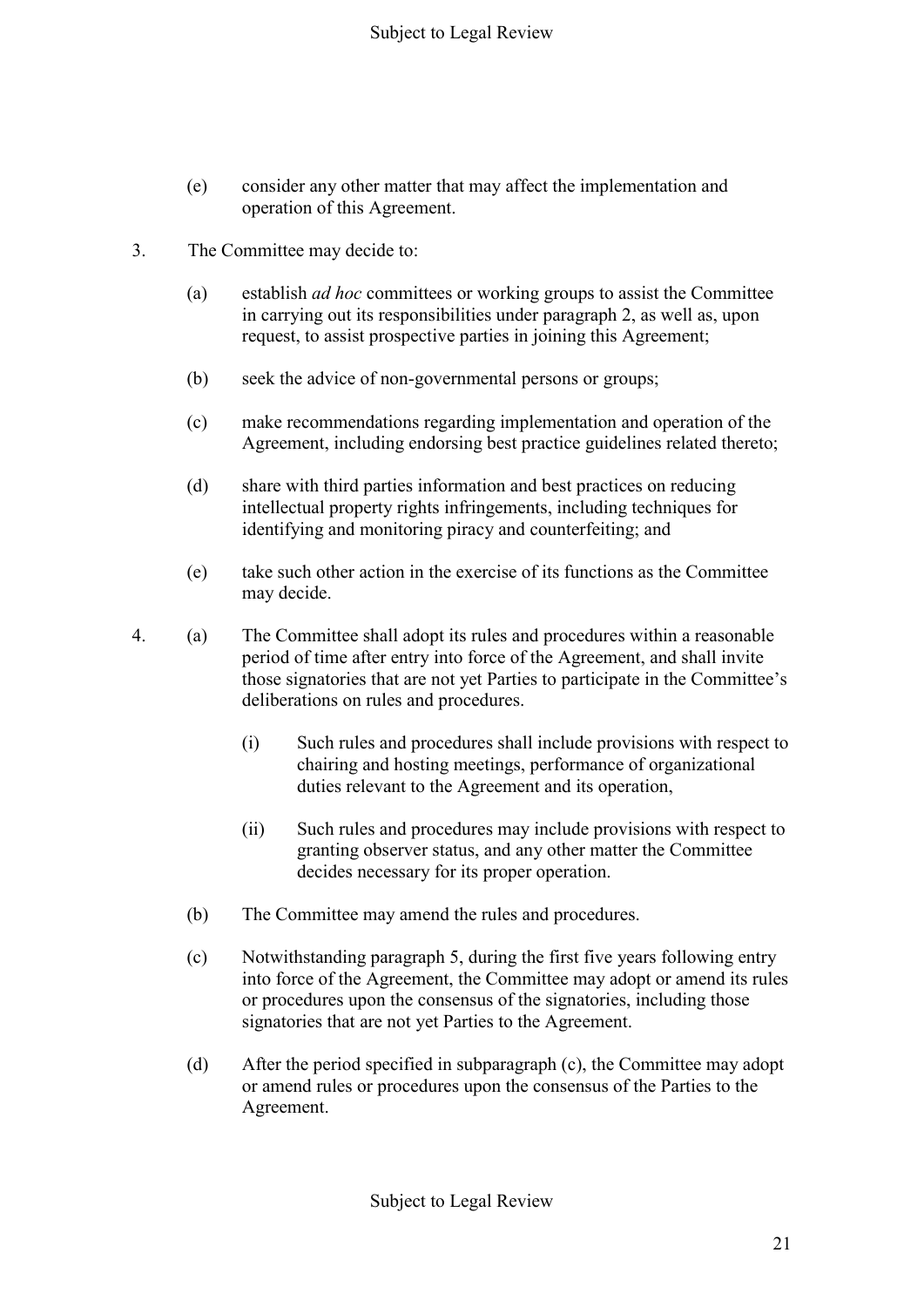(e) Notwithstanding subparagraph (d), the Committee may decide that the adoption or amendment of a particular rule or procedure requires consensus of the signatories, including those signatories that are not yet Parties to the Agreement.

5. All decisions of the Committee shall be taken by consensus, except as the Committee may otherwise decide by consensus. The committee shall be deemed to have acted by consensus on a matter submitted for its consideration, if no Party present at the meeting when the decision is taken formally objects to the proposed decision. English shall be the working language of the Committee and the documents supporting its work shall be in English.

6. The Committee shall convene at least once every year unless the Committee decides otherwise. The first meeting of the Committee shall be held within a reasonable period of time after entry into force of this Agreement, pursuant to Article 6.2.1.

7. For greater certainty, the Committee shall not oversee or supervise domestic or international enforcement or criminal investigations of specific intellectual property cases.

8. The Committee shall strive to avoid unnecessary duplication of other international efforts regarding the enforcement of intellectual property rights.

## ARTICLE 5.2: CONTACT POINTS

1. Each Party shall designate a contact point to facilitate communications among the Parties on any matter covered by this Agreement.

2. On the request of a Party, the contact point of another Party shall identify an appropriate office or official and assist, as necessary, in facilitating communication between the office or official concerned and the requesting Party.

## ARTICLE 5.3: CONSULTATION

1. Each Party may request in writing consultations with another Party with respect to any matter affecting the implementation of this Agreement. The requested Party shall accord sympathetic consideration to such a request, provide a response, and afford adequate opportunity for such consultations.

2. Any such consultations, including particular positions taken by Parties therein, shall be confidential, and without prejudice to the rights of either Party in any other proceeding, including ones under the auspices of the WTO Understanding on Rules and Procedures Governing the Settlement of Disputes.

3. The Parties may by mutual agreement notify the result of consultations referred to in this Article to the Committee.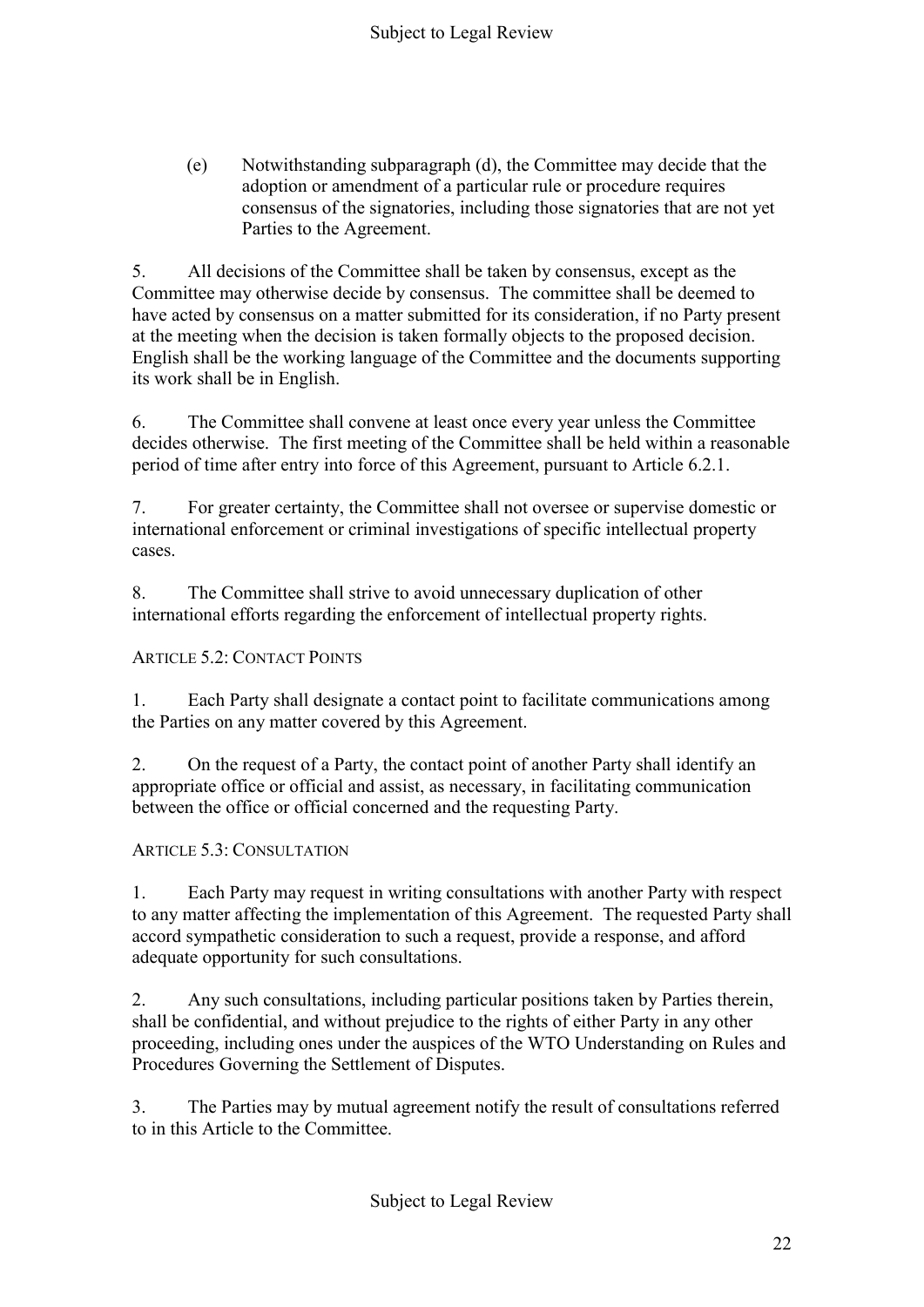#### **CHAPTER SIX FINAL PROVISIONS**

## ARTICLE 6.1: SIGNATURE

This Agreement shall remain open for signature by participants in its negotiation<sup>17</sup>, and by any other WTO Members the participants may agree to from [date] until [date] at the Depositary. Note: the dates will reflect a 2 year period.

## ARTICLE 6.2: ENTRY INTO FORCE OF THE AGREEMENT

1. This Agreement shall enter into force 30 days after the deposit of the sixth instrument of ratification, acceptance, or approval as between those signatories which have deposited their respective instruments of ratification, acceptance or approval.

2. For each signatory that deposits its instrument of ratification, acceptance, or approval after the deposit of the sixth instrument of ratification, acceptance, or approval, this Agreement shall enter into force for that signatory 30 days after the date of deposit of its instrument of ratification, acceptance or approval.

#### ARTICLE 6.3: WITHDRAWAL

A Party may withdraw from this Agreement by means of a written notification to the Depositary. Such withdrawal shall take effect 180 days after the notification is received by the Depositary.

#### ARTICLE 6.4: AMENDMENTS

<u>.</u>

1. Each Party may propose amendments to this Agreement to the Committee. The Committee shall decide whether to present a proposed amendment to the Parties for acceptance, ratification, or approval.

2. Such amendment shall enter into force 90 days after the date that all the Parties have deposited their respective instruments of acceptance, ratification or approval with the Depositary.

ARTICLE 6.5: BECOMING PARTY TO THE AGREEMENT

<sup>&</sup>lt;sup>17</sup> Which shall comprise Australia, Austria, Belgium, Bulgaria, Canada, Cyprus, the Czech Republic, Denmark, Estonia, Finland, France, Germany, Greece, Hungary, Ireland, Italy, Japan, the Republic of Korea, Latvia, Lithuania, Luxembourg, Malta, Morocco, the Netherlands, New Zealand, Poland, Portugal, Romania, Singapore, Slovakia, Slovenia, Spain, Sweden, Switzerland, the United Kingdom, the United Mexican States, the United States, and the European Union.